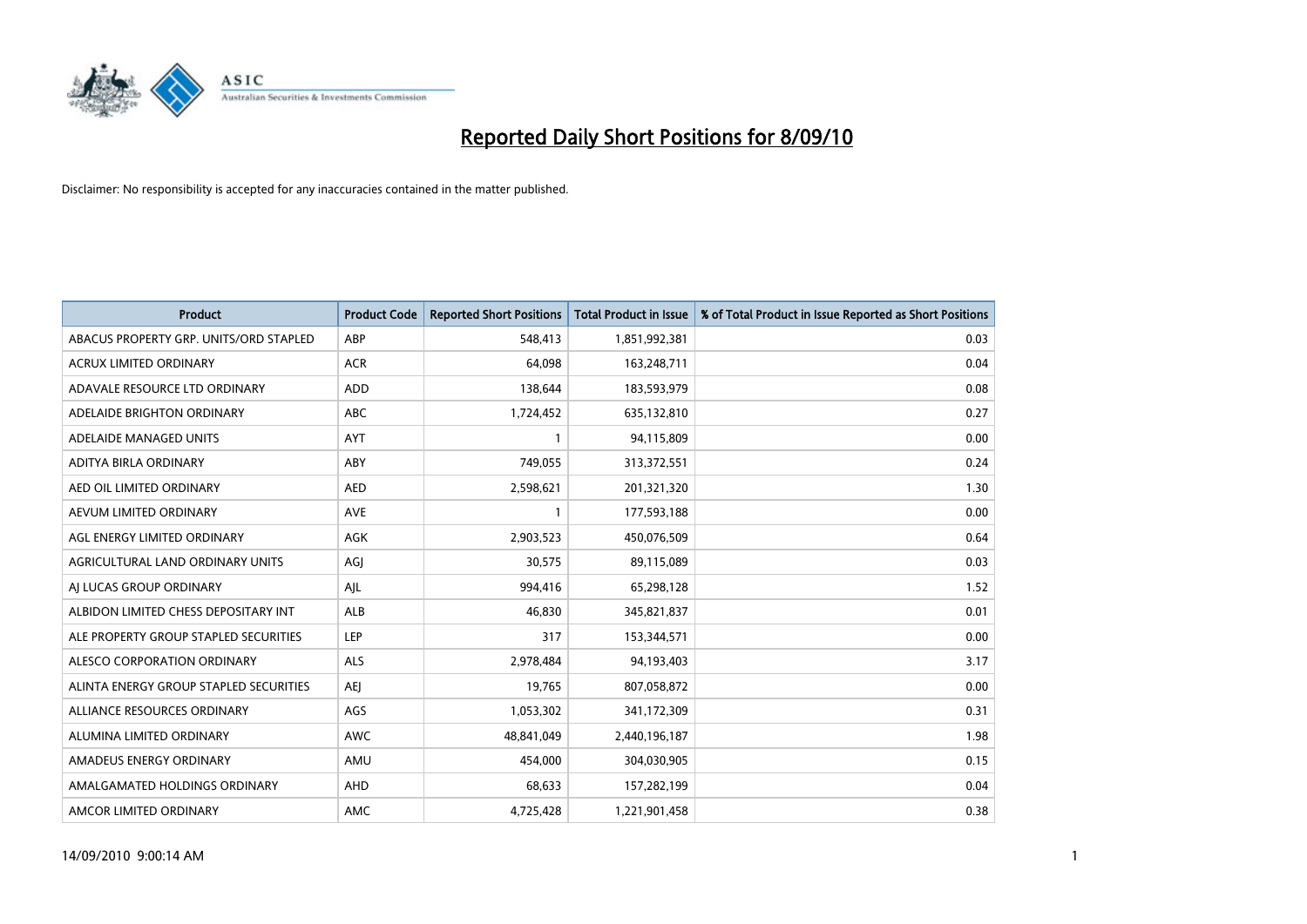

| <b>Product</b>                          | <b>Product Code</b> | <b>Reported Short Positions</b> | Total Product in Issue | % of Total Product in Issue Reported as Short Positions |
|-----------------------------------------|---------------------|---------------------------------|------------------------|---------------------------------------------------------|
| AMP LIMITED ORDINARY                    | AMP                 | 10,713,852                      | 2,071,925,423          | 0.50                                                    |
| ANDEAN RESOURCES LTD ORDINARY           | <b>AND</b>          | 739,225                         | 542,257,867            | 0.13                                                    |
| ANSELL LIMITED ORDINARY                 | <b>ANN</b>          | 1,304,942                       | 131,577,652            | 0.99                                                    |
| ANTARES ENERGY LTD ORDINARY             | <b>AZZ</b>          | 242,757                         | 299,333,110            | 0.08                                                    |
| ANZ BANKING GRP LTD ORDINARY            | ANZ                 | 7,246,224                       | 2,559,418,024          | 0.25                                                    |
| APA GROUP STAPLED SECURITIES            | <b>APA</b>          | 4,047,719                       | 542,318,629            | 0.75                                                    |
| APEX MINERALS NL ORDINARY               | <b>AXM</b>          | 500.000                         | 3,567,819,909          | 0.01                                                    |
| APN EUROPEAN RETAIL UNITS STAPLED SEC.  | <b>AEZ</b>          | 11,832                          | 544,910,660            | 0.00                                                    |
| APN NEWS & MEDIA ORDINARY               | <b>APN</b>          | 9,289,452                       | 598,823,853            | 1.55                                                    |
| APOLLO GAS LIMITED ORDINARY             | <b>AZO</b>          | 71.180                          | 90,400,136             | 0.08                                                    |
| AQUARIUS PLATINUM. ORDINARY             | <b>AOP</b>          | 6,396,181                       | 463,231,008            | 1.38                                                    |
| AQUILA RESOURCES ORDINARY               | <b>AQA</b>          | 1,339,981                       | 322,853,936            | 0.40                                                    |
| ARAFURA RESOURCE LTD ORDINARY           | <b>ARU</b>          | 115,532                         | 290,640,342            | 0.04                                                    |
| ARDENT LEISURE GROUP STAPLED SECURITIES | AAD                 | 77.744                          | 312,836,274            | 0.02                                                    |
| ARISTOCRAT LEISURE ORDINARY             | ALL                 | 21,848,163                      | 533,379,348            | 4.07                                                    |
| ASCIANO GROUP STAPLED SECURITIES        | <b>AIO</b>          | 31,055,282                      | 2,926,103,883          | 1.04                                                    |
| ASG GROUP LIMITED ORDINARY              | <b>ASZ</b>          | 38,798                          | 151,836,046            | 0.02                                                    |
| ASPEN GROUP ORD/UNITS STAPLED           | <b>APZ</b>          | 371,793                         | 583,934,711            | 0.06                                                    |
| ASTRO JAP PROP GROUP STAPLED SECURITIES | AJA                 | 15,350                          | 508,212,161            | 0.00                                                    |
| ASX LIMITED ORDINARY                    | ASX                 | 3,842,823                       | 173,576,316            | 2.19                                                    |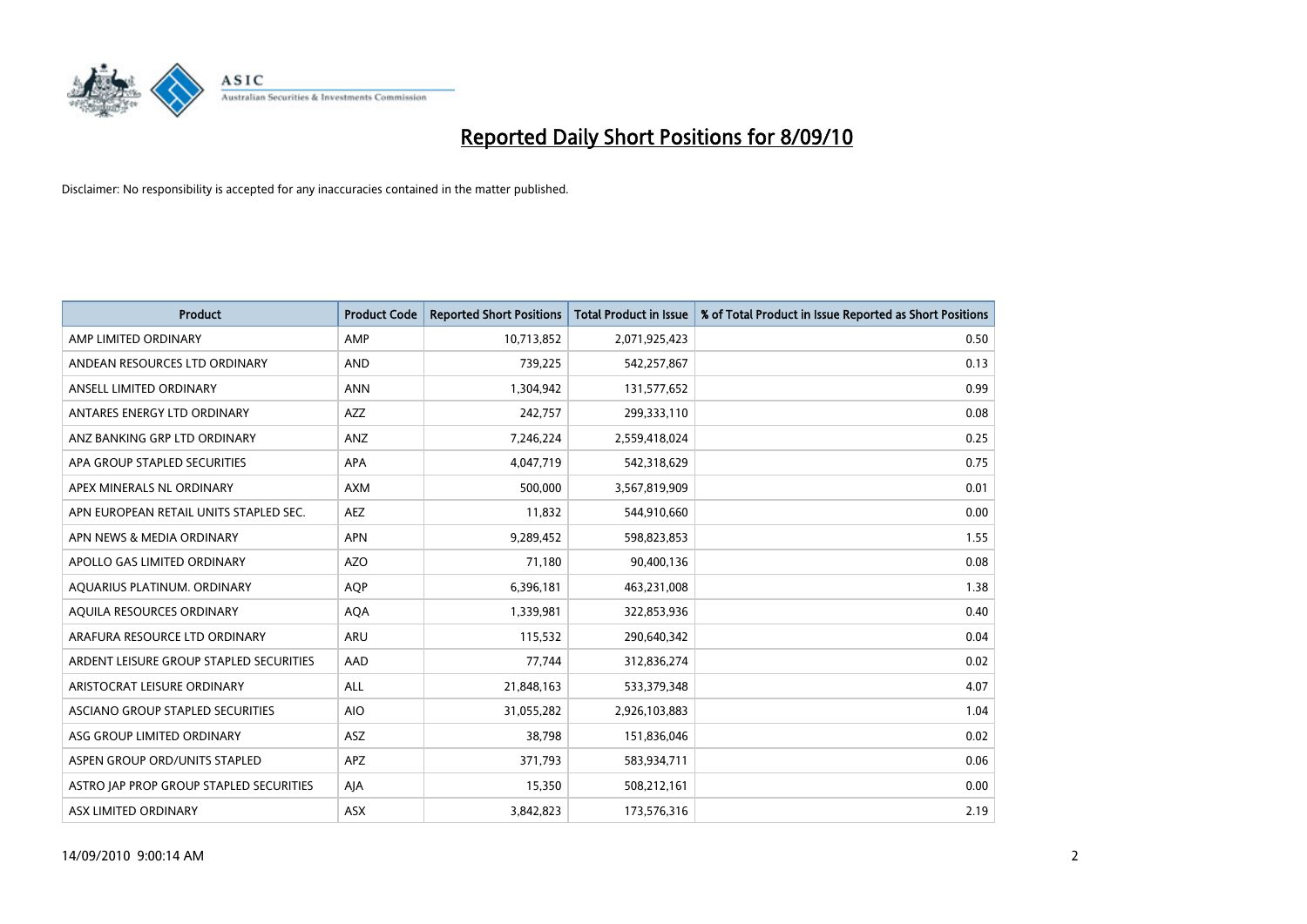

| <b>Product</b>                       | <b>Product Code</b> | <b>Reported Short Positions</b> | <b>Total Product in Issue</b> | % of Total Product in Issue Reported as Short Positions |
|--------------------------------------|---------------------|---------------------------------|-------------------------------|---------------------------------------------------------|
| ATLAS IRON LIMITED ORDINARY          | <b>AGO</b>          | 3,290,155                       | 540,009,119                   | 0.59                                                    |
| AUCKLAND INTERNATION ORDINARY        | AIA                 | 54                              | 1,310,392,831                 | 0.00                                                    |
| <b>AURORA OIL &amp; GAS ORDINARY</b> | <b>AUT</b>          | 18,200                          | 276,690,342                   | 0.01                                                    |
| AUSDRILL LIMITED ORDINARY            | <b>ASL</b>          | 56,314                          | 254,290,140                   | 0.02                                                    |
| AUSENCO LIMITED ORDINARY             | AAX                 | 3,167,423                       | 122,427,576                   | 2.59                                                    |
| <b>AUSTAL LIMITED ORDINARY</b>       | ASB                 | 254,270                         | 188,069,638                   | 0.13                                                    |
| AUSTAR UNITED ORDINARY               | <b>AUN</b>          | 11,839,202                      | 1,260,071,912                 | 0.94                                                    |
| AUSTBROKERS HOLDINGS ORDINARY        | <b>AUB</b>          | $\overline{2}$                  | 52,736,987                    | 0.00                                                    |
| AUSTEREO GROUP LTD. ORDINARY         | <b>AEO</b>          | 29,692                          | 344,798,708                   | 0.01                                                    |
| AUSTIN ENGINEERING ORDINARY          | ANG                 | 2,441                           | 70,314,403                    | 0.00                                                    |
| AUSTRALAND PROPERTY STAPLED SECURITY | <b>ALZ</b>          | 203,836                         | 576,837,197                   | 0.03                                                    |
| AUSTRALIAN AGRICULT, ORDINARY        | AAC                 | 4,664,352                       | 264,264,459                   | 1.73                                                    |
| AUSTRALIAN EDUCATION UNITS           | <b>AEU</b>          | 625,000                         | 134,973,383                   | 0.46                                                    |
| AUSTRALIAN INFRASTR. UNITS/ORDINARY  | <b>AIX</b>          | 126,104                         | 620,733,944                   | 0.02                                                    |
| AUSTRALIAN MINES LTD ORDINARY        | <b>AUZ</b>          | 1,400,000                       | 6,981,662,168                 | 0.02                                                    |
| AUSTRALIAN PHARM. ORDINARY           | API                 | 785,005                         | 488,115,883                   | 0.16                                                    |
| AVEXA LIMITED ORDINARY               | <b>AVX</b>          | 243,657                         | 847,688,779                   | 0.03                                                    |
| AVOCA RESOURCES ORDINARY             | <b>AVO</b>          | 13,376,742                      | 290,892,011                   | 4.58                                                    |
| AWB LIMITED ORDINARY                 | AWB                 | 1,407,384                       | 817,304,356                   | 0.16                                                    |
| AWE LIMITED ORDINARY                 | AWE                 | 1,020,538                       | 521,871,941                   | 0.19                                                    |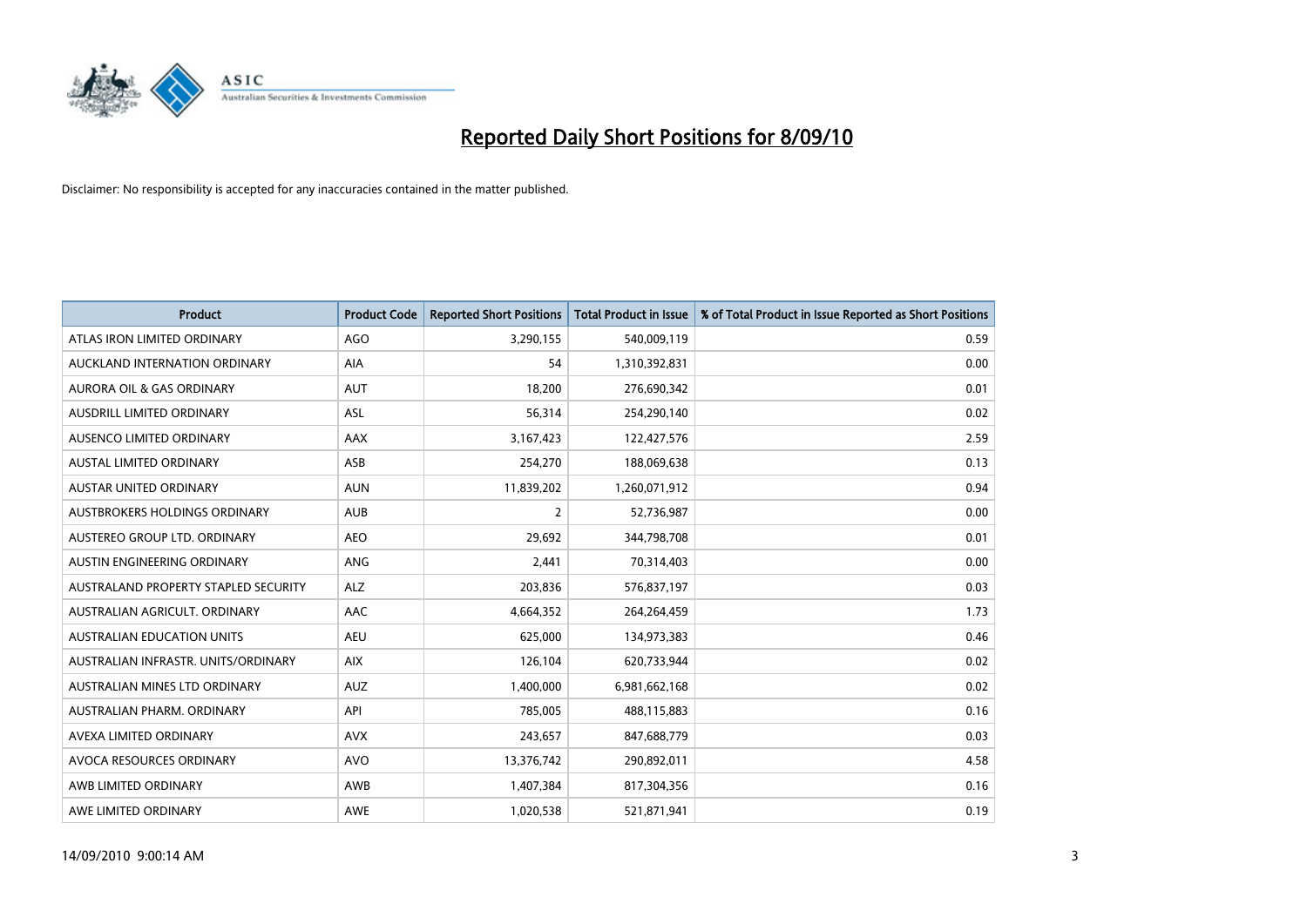

| <b>Product</b>                        | <b>Product Code</b> | <b>Reported Short Positions</b> | <b>Total Product in Issue</b> | % of Total Product in Issue Reported as Short Positions |
|---------------------------------------|---------------------|---------------------------------|-------------------------------|---------------------------------------------------------|
| AXA ASIA PACIFIC ORDINARY             | <b>AXA</b>          | 1,287,073                       | 2,067,095,545                 | 0.06                                                    |
| BANK OF QUEENSLAND. ORDINARY          | <b>BOO</b>          | 436,255                         | 215,681,127                   | 0.20                                                    |
| <b>BANNERMAN RESOURCES ORDINARY</b>   | <b>BMN</b>          | 691,750                         | 201,710,934                   | 0.35                                                    |
| <b>BASS STRAIT OIL CO ORDINARY</b>    | <b>BAS</b>          | 1,482                           | 291,030,250                   | 0.00                                                    |
| <b>BATAVIA MINING ORDINARY</b>        | <b>BTV</b>          | 2,500                           | 153,032,145                   | 0.00                                                    |
| <b>BAUXITE RESOURCE LTD ORDINARY</b>  | <b>BAU</b>          | 44,797                          | 234,379,896                   | 0.02                                                    |
| BEACH ENERGY LIMITED ORDINARY         | <b>BPT</b>          | 2,299,188                       | 1,092,548,972                 | 0.20                                                    |
| BENDIGO AND ADELAIDE ORDINARY         | <b>BEN</b>          | 3,103,335                       | 354,523,668                   | 0.86                                                    |
| BENDIGO AND ADELAIDE RESET PREFERENCE | <b>BENPB</b>        | 33,545                          | 900,000                       | 3.73                                                    |
| <b>BENDIGO MINING LTD ORDINARY</b>    | <b>BDG</b>          | 14,455,534                      | 509,712,735                   | 2.84                                                    |
| BERKELEY RESOURCES ORDINARY           | <b>BKY</b>          | 22,501                          | 137,590,319                   | 0.01                                                    |
| <b>BHP BILLITON LIMITED ORDINARY</b>  | <b>BHP</b>          | 40,207,520                      | 3,356,081,497                 | 1.15                                                    |
| <b>BILLABONG ORDINARY</b>             | <b>BBG</b>          | 4,362,083                       | 253,122,552                   | 1.73                                                    |
| <b>BIOTA HOLDINGS ORDINARY</b>        | <b>BTA</b>          | 2,435,312                       | 179,878,356                   | 1.35                                                    |
| <b>BISALLOY STEEL ORDINARY</b>        | <b>BIS</b>          | 84,480                          | 216,455,965                   | 0.04                                                    |
| BKI INVESTMENT LTD ORDINARY           | BKI                 | 508                             | 418,566,158                   | 0.00                                                    |
| <b>BLACKTHORN RESOURCES ORDINARY</b>  | <b>BTR</b>          | 35,848                          | 106,885,300                   | 0.03                                                    |
| <b>BLUESCOPE STEEL LTD ORDINARY</b>   | <b>BSL</b>          | 11,598,823                      | 1,823,322,017                 | 0.61                                                    |
| <b>BOART LONGYEAR ORDINARY</b>        | <b>BLY</b>          | 3,109,880                       | 461,163,412                   | 0.67                                                    |
| <b>BOOM LOGISTICS ORDINARY</b>        | <b>BOL</b>          | 377,999                         | 460,795,156                   | 0.08                                                    |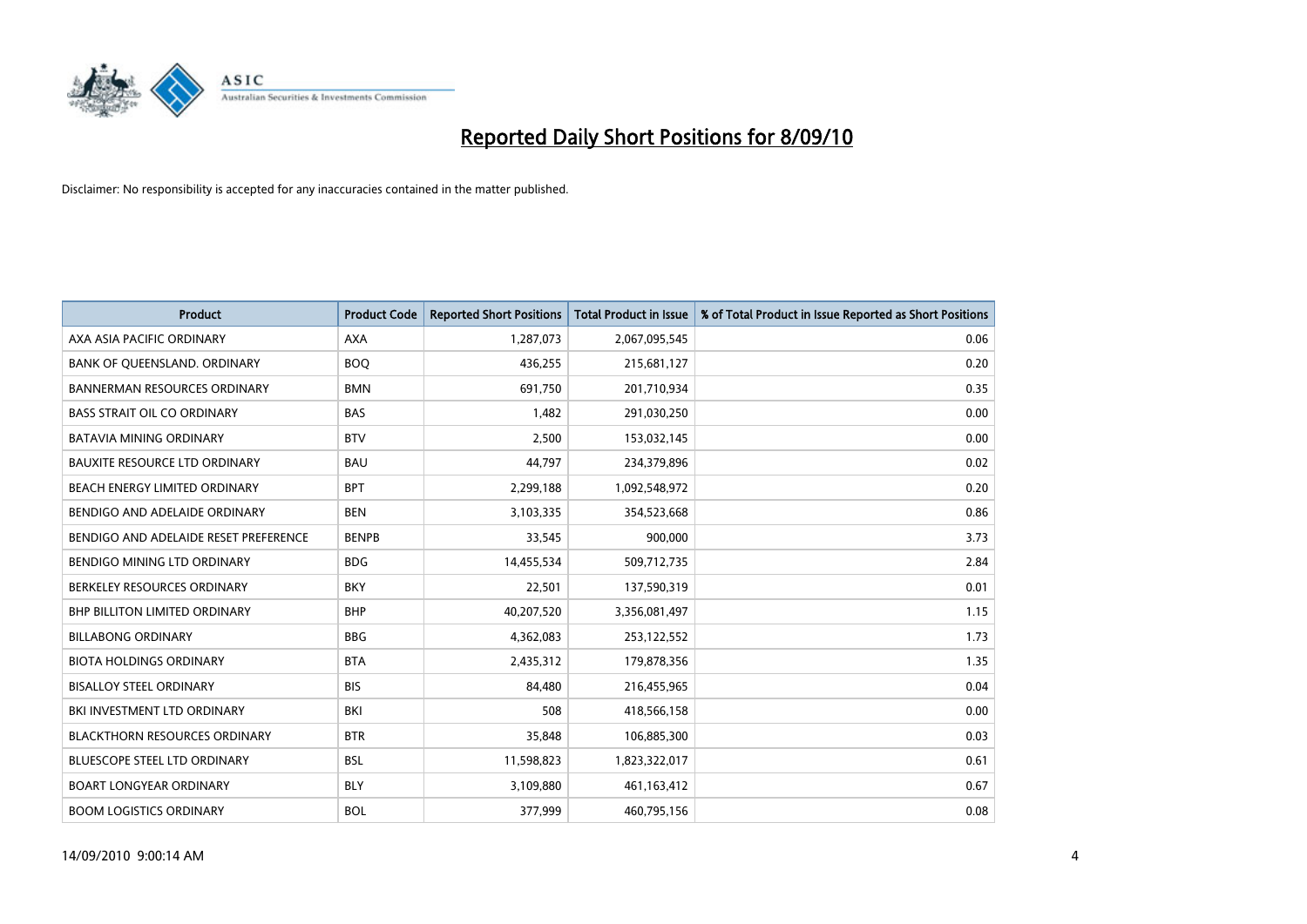

| <b>Product</b>                           | <b>Product Code</b> | <b>Reported Short Positions</b> | <b>Total Product in Issue</b> | % of Total Product in Issue Reported as Short Positions |
|------------------------------------------|---------------------|---------------------------------|-------------------------------|---------------------------------------------------------|
| <b>BORAL LIMITED, ORDINARY</b>           | <b>BLD</b>          | 20,165,073                      | 718,853,617                   | 2.76                                                    |
| BOTSWANA METALS LTD ORDINARY             | <b>BML</b>          | 7,000                           | 106,087,760                   | 0.01                                                    |
| <b>BOW ENERGY LIMITED ORDINARY</b>       | <b>BOW</b>          | 2,448,692                       | 280,607,187                   | 0.87                                                    |
| <b>BRADKEN LIMITED ORDINARY</b>          | <b>BKN</b>          | 555,499                         | 138,759,614                   | 0.40                                                    |
| <b>BRAMBLES LIMITED ORDINARY</b>         | <b>BXB</b>          | 4,894,279                       | 1,422,535,913                 | 0.35                                                    |
| <b>BREVILLE GROUP LTD ORDINARY</b>       | <b>BRG</b>          | 2,740                           | 129,515,322                   | 0.00                                                    |
| <b>BRICKWORKS LIMITED ORDINARY</b>       | <b>BKW</b>          | 10,173                          | 147,235,904                   | 0.00                                                    |
| <b>BROCKMAN RESOURCES ORDINARY</b>       | <b>BRM</b>          | 161,139                         | 141,588,151                   | 0.12                                                    |
| BT INVESTMENT MNGMNT ORDINARY            | <b>BTT</b>          | 543,614                         | 160,000,000                   | 0.34                                                    |
| <b>BUNNINGS WAREHOUSE ORDINARY UNITS</b> | <b>BWP</b>          | 437,106                         | 427,042,646                   | 0.11                                                    |
| <b>BURU ENERGY ORDINARY</b>              | <b>BRU</b>          | 171,612                         | 182,769,813                   | 0.09                                                    |
| CABCHARGE AUSTRALIA ORDINARY             | CAB                 | 1,471,998                       | 120,437,014                   | 1.22                                                    |
| CALTEX AUSTRALIA ORDINARY                | <b>CTX</b>          | 6,412,479                       | 270,000,000                   | 2.38                                                    |
| CAMPBELL BROTHERS ORDINARY               | <b>CPB</b>          | 527,964                         | 63,517,495                    | 0.83                                                    |
| CAPE LAMBERT RES LTD ORDINARY            | <b>CFE</b>          | 271,364                         | 593,166,467                   | 0.05                                                    |
| <b>CARBON ENERGY ORDINARY</b>            | <b>CNX</b>          | 518,093                         | 609,497,650                   | 0.08                                                    |
| CARDNO LIMITED ORDINARY                  | CDD                 | 12,795                          | 105,599,600                   | 0.01                                                    |
| CARNARVON PETROLEUM ORDINARY             | <b>CVN</b>          | 1,920,729                       | 686,759,634                   | 0.27                                                    |
| <b>CARNEGIE WAVE ENERGY ORDINARY</b>     | <b>CWE</b>          | 83,000                          | 565,237,627                   | 0.01                                                    |
| CARPATHIAN RESOURCES ORDINARY            | <b>CPN</b>          | 175,000                         | 265,533,501                   | 0.07                                                    |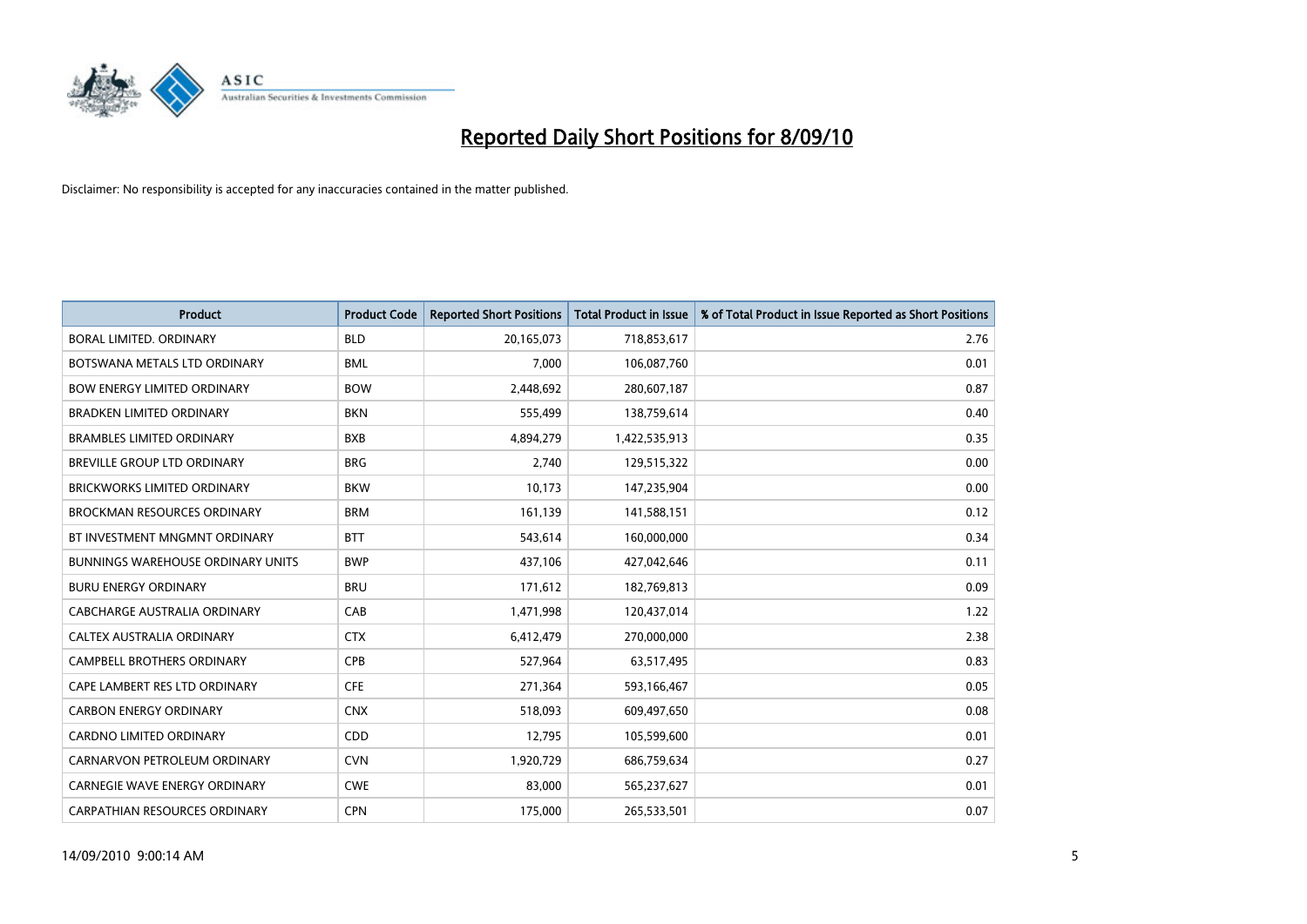

| <b>Product</b>                                | <b>Product Code</b> | <b>Reported Short Positions</b> | <b>Total Product in Issue</b> | % of Total Product in Issue Reported as Short Positions |
|-----------------------------------------------|---------------------|---------------------------------|-------------------------------|---------------------------------------------------------|
| CARPENTARIA EXP. LTD ORDINARY                 | CAP                 | 9,777                           | 93,821,301                    | 0.01                                                    |
| CARRICK GOLD LIMITED ORDINARY                 | <b>CRK</b>          | 3,723                           | 139,000,000                   | 0.00                                                    |
| CARSALES.COM LTD ORDINARY                     | <b>CRZ</b>          | 1,036,863                       | 232,490,800                   | 0.45                                                    |
| CASH CONVERTERS ORD/DIV ACCESS                | CCV                 | 17,624                          | 379,761,025                   | 0.00                                                    |
| <b>CASPIAN OIL &amp; GAS ORDINARY</b>         | <b>CIG</b>          | 50,000                          | 1,331,500,513                 | 0.00                                                    |
| CATALPA RESOURCES ORDINARY                    | CAH                 | 79,757                          | 162,750,590                   | 0.05                                                    |
| <b>CEC GROUP LIMITED ORDINARY</b>             | <b>CEG</b>          | 1,750                           | 79,662,662                    | 0.00                                                    |
| <b>CELLNET GROUP ORDINARY</b>                 | <b>CLT</b>          | 1,342                           | 73,122,185                    | 0.00                                                    |
| CENTENNIAL COAL ORDINARY                      | <b>CEY</b>          | 2,921,196                       | 395,028,737                   | 0.75                                                    |
| CENTRAL PETROLEUM ORDINARY                    | <b>CTP</b>          | 11,455                          | 907,291,115                   | 0.00                                                    |
| <b>CENTRO PROPERTIES UNITS/ORD STAPLED</b>    | <b>CNP</b>          | 280,179                         | 972,414,514                   | 0.03                                                    |
| <b>CENTRO RETAIL GROUP STAPLED SECURITIES</b> | <b>CER</b>          | 664,036                         | 2,286,399,424                 | 0.03                                                    |
| <b>CERAMIC FUEL CELLS ORDINARY</b>            | CFU                 | 79,718                          | 1,125,111,376                 | 0.01                                                    |
| <b>CFS RETAIL PROPERTY UNITS</b>              | <b>CFX</b>          | 62,541,622                      | 2,530,069,990                 | 2.48                                                    |
| CHALLENGER DIV.PRO. STAPLED UNITS             | <b>CDI</b>          | 2,948                           | 913,426,007                   | 0.00                                                    |
| CHALLENGER F.S.G.LTD ORDINARY                 | CGF                 | 8,866,199                       | 499,473,232                   | 1.77                                                    |
| <b>CHANDLER MACLEOD LTD ORDINARY</b>          | <b>CMG</b>          | 11,970                          | 421,812,960                   | 0.00                                                    |
| CHARTER HALL GROUP STAPLED US PROHIBIT.       | <b>CHC</b>          | 436,828                         | 1,225,365,088                 | 0.04                                                    |
| CHARTER HALL OFFICE UNIT DEF SET              | COODA               | 293,959                         | 493,313,273                   | 0.06                                                    |
| CHARTER HALL RETAIL UNIT DEF SET              | CORDA               | 370.210                         | 305,808,140                   | 0.12                                                    |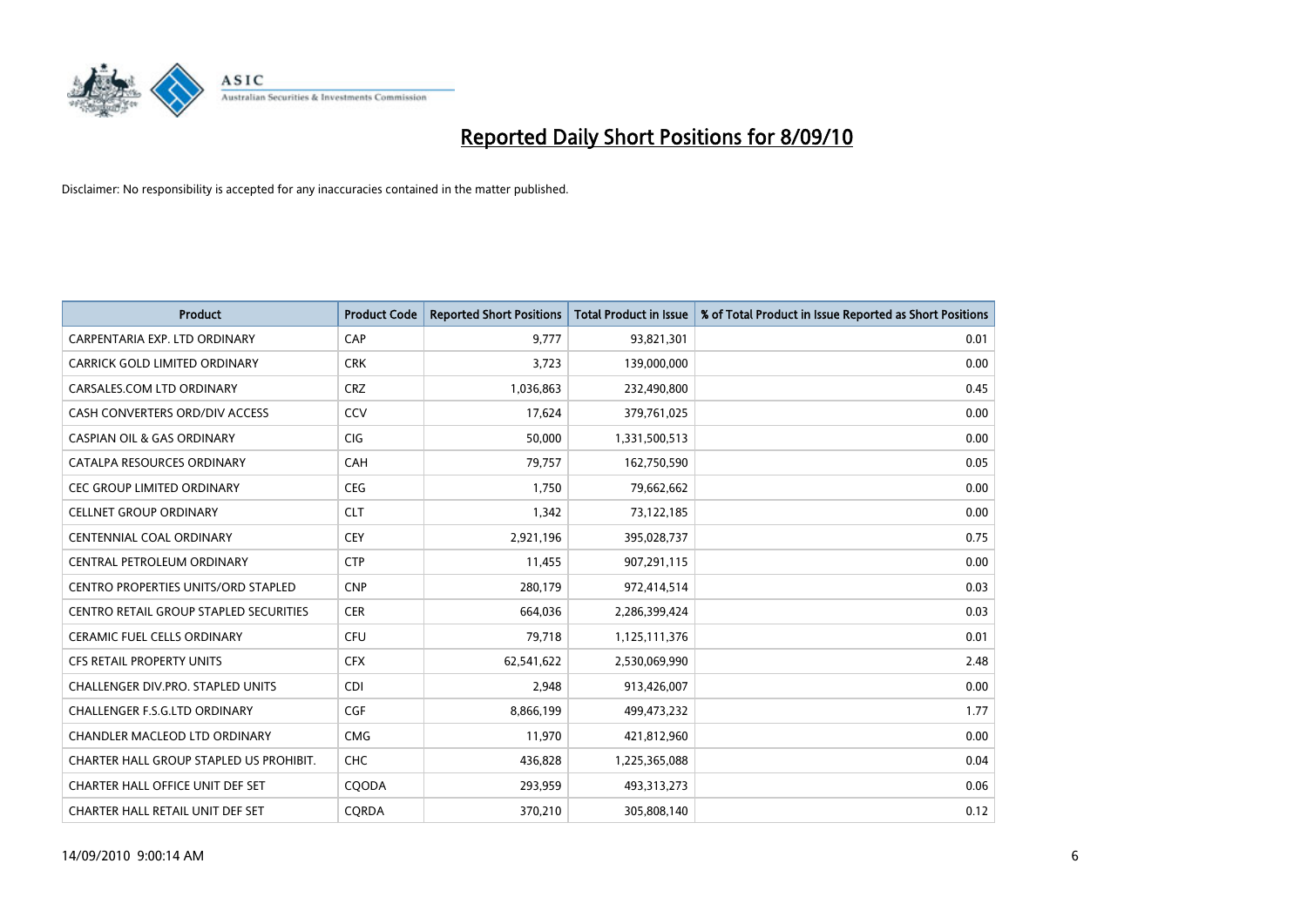

| <b>Product</b>                      | <b>Product Code</b> | <b>Reported Short Positions</b> | Total Product in Issue | % of Total Product in Issue Reported as Short Positions |
|-------------------------------------|---------------------|---------------------------------|------------------------|---------------------------------------------------------|
| CHEMGENEX PHARMACEUT ORDINARY       | <b>CXS</b>          | 221,509                         | 283,348,870            | 0.08                                                    |
| CITADEL RESOURCE GRP ORDINARY       | CGG                 | 2,186,671                       | 2,367,460,116          | 0.09                                                    |
| CITIGOLD CORP LTD ORDINARY          | <b>CTO</b>          | 2,168,686                       | 928,565,634            | 0.24                                                    |
| CLINUVEL PHARMACEUT. ORDINARY       | <b>CUV</b>          | 41,277                          | 303,443,665            | 0.01                                                    |
| <b>CLOUGH LIMITED ORDINARY</b>      | <b>CLO</b>          | 426.903                         | 768,806,269            | 0.05                                                    |
| <b>COAL &amp; ALLIED ORDINARY</b>   | <b>CNA</b>          | 7,170                           | 86,584,735             | 0.00                                                    |
| COAL OF AFRICA LTD ORDINARY         | <b>CZA</b>          | 512,672                         | 530,514,663            | 0.10                                                    |
| <b>COALSPUR MINES LTD ORDINARY</b>  | <b>CPL</b>          | 237,047                         | 363,988,134            | 0.07                                                    |
| COCA-COLA AMATIL ORDINARY           | <b>CCL</b>          | 3,742,873                       | 754,614,469            | 0.49                                                    |
| <b>COCHLEAR LIMITED ORDINARY</b>    | <b>COH</b>          | 735,039                         | 56,574,987             | 1.27                                                    |
| <b>COCKATOO COAL ORDINARY</b>       | <b>COK</b>          | 1,099,162                       | 602,507,380            | 0.18                                                    |
| <b>COEUR D'ALENE MINES. CDI 1:1</b> | <b>CXC</b>          | 1,000                           | 4,427,833              | 0.02                                                    |
| COMMONWEALTH BANK, ORDINARY         | <b>CBA</b>          | 17,427,577                      | 1,548,832,074          | 1.08                                                    |
| COMMONWEALTH PROP ORDINARY UNITS    | <b>CPA</b>          | 20,627,505                      | 2,012,803,230          | 1.00                                                    |
| <b>COMPASS RESOURCES ORDINARY</b>   | <b>CMR</b>          | 101,480                         | 147,402,920            | 0.07                                                    |
| <b>COMPUTERSHARE LTD ORDINARY</b>   | <b>CPU</b>          | 3,648,209                       | 555,664,059            | 0.64                                                    |
| <b>CONNECTEAST GROUP STAPLED</b>    | <b>CEU</b>          | 16,724,645                      | 3,940,145,951          | 0.43                                                    |
| CONQUEST MINING ORDINARY            | COT                 | 5,067,284                       | 353,151,103            | 1.44                                                    |
| CONSOLIDATED MEDIA, ORDINARY        | <b>CMI</b>          | 3,126,329                       | 596,758,471            | 0.53                                                    |
| <b>CONTANGO MICROCAP ORDINARY</b>   | <b>CTN</b>          | 7,500                           | 150,088,688            | 0.00                                                    |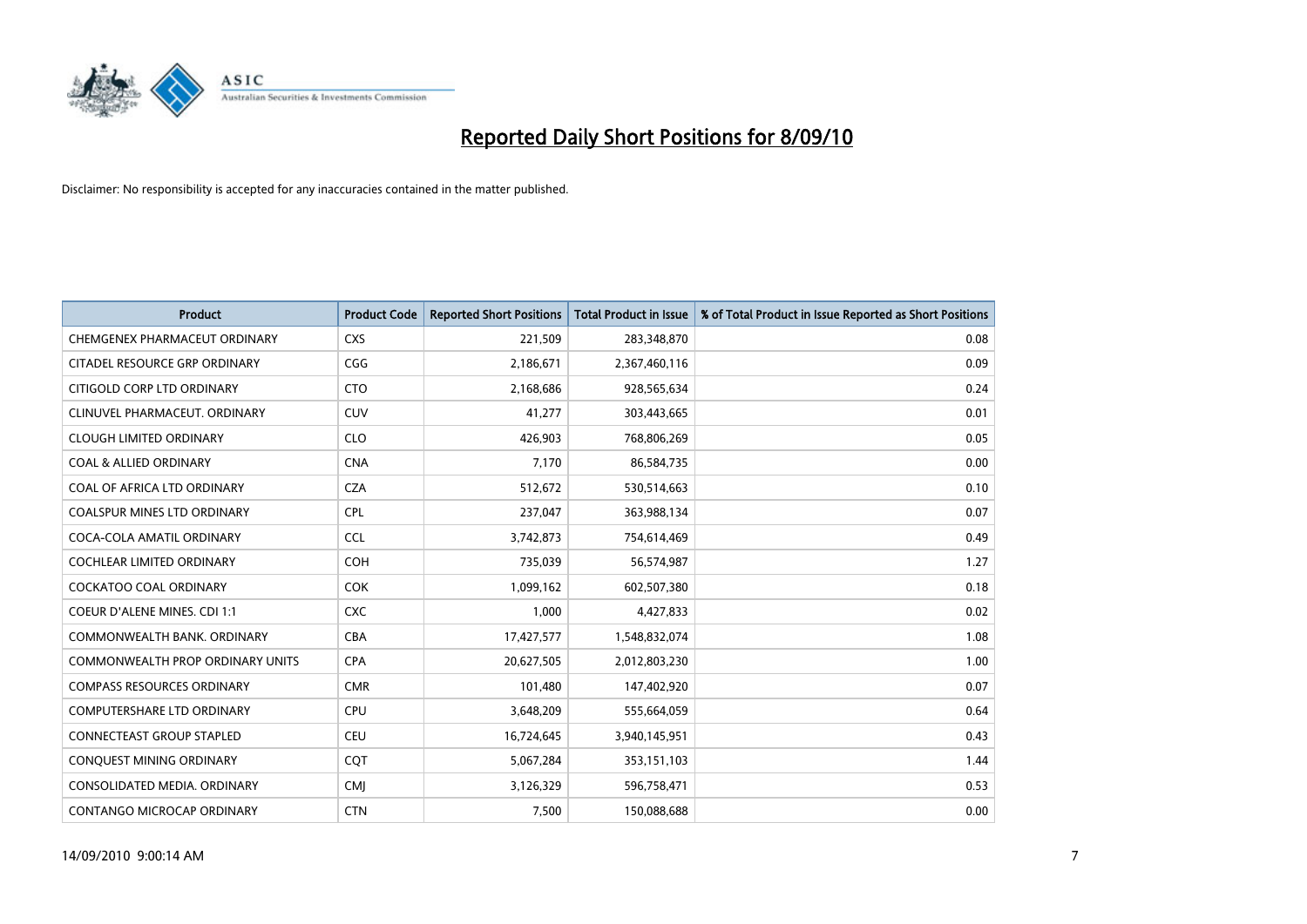

| <b>Product</b>                           | <b>Product Code</b> | <b>Reported Short Positions</b> | <b>Total Product in Issue</b> | % of Total Product in Issue Reported as Short Positions |
|------------------------------------------|---------------------|---------------------------------|-------------------------------|---------------------------------------------------------|
| <b>COOPER ENERGY LTD ORDINARY</b>        | <b>COE</b>          | 54,702                          | 292,576,001                   | 0.02                                                    |
| <b>COPPER STRIKE LTD ORDINARY</b>        | <b>CSE</b>          | 714                             | 116,455,571                   | 0.00                                                    |
| <b>CORPORATE EXPRESS ORDINARY</b>        | <b>CXP</b>          | 148                             | 169,366,966                   | 0.00                                                    |
| COUNT FINANCIAL ORDINARY                 | COU                 | 1,382,550                       | 260,258,799                   | 0.53                                                    |
| <b>CRANE GROUP LIMITED ORDINARY</b>      | <b>CRG</b>          | 3,576,544                       | 78,286,427                    | 4.56                                                    |
| <b>CROMWELL GROUP STAPLED SECURITIES</b> | <b>CMW</b>          | 110,699                         | 901,468,478                   | 0.01                                                    |
| <b>CROWN LIMITED ORDINARY</b>            | <b>CWN</b>          | 4,049,242                       | 753,555,290                   | 0.54                                                    |
| <b>CSG LIMITED ORDINARY</b>              | CSV                 | 210,604                         | 243,104,695                   | 0.09                                                    |
| <b>CSL LIMITED ORDINARY</b>              | <b>CSL</b>          | 13,066,981                      | 549,869,904                   | 2.37                                                    |
| <b>CSR LIMITED ORDINARY</b>              | <b>CSR</b>          | 4,512,094                       | 1,517,907,314                 | 0.29                                                    |
| <b>CUDECO LIMITED ORDINARY</b>           | CDU                 | 549,311                         | 136,065,740                   | 0.40                                                    |
| <b>CUSTOMERS LIMITED ORDINARY</b>        | CUS                 | 150,446                         | 135,521,531                   | 0.11                                                    |
| DART ENERGY LTD ORDINARY                 | <b>DTE</b>          | 1,130,467                       | 419,748,184                   | 0.26                                                    |
| DAVID JONES LIMITED ORDINARY             | <b>DJS</b>          | 17,541,520                      | 510,945,759                   | 3.39                                                    |
| DECMIL GROUP LIMITED ORDINARY            | <b>DCG</b>          | 17,397                          | 123,754,568                   | 0.01                                                    |
| DEEP YELLOW LIMITED ORDINARY             | <b>DYL</b>          | 1,671,407                       | 1,125,814,458                 | 0.14                                                    |
| DEVINE LIMITED ORDINARY                  | <b>DVN</b>          | 1,000                           | 634,918,223                   | 0.00                                                    |
| DEXUS PROPERTY GROUP STAPLED UNITS       | <b>DXS</b>          | 17,747,555                      | 4,839,024,176                 | 0.37                                                    |
| <b>DOMINION MINING ORDINARY</b>          | <b>DOM</b>          | 377,923                         | 103,327,059                   | 0.36                                                    |
| DOMINO PIZZA ENTERPR ORDINARY            | <b>DMP</b>          | 2                               | 68,407,674                    | 0.00                                                    |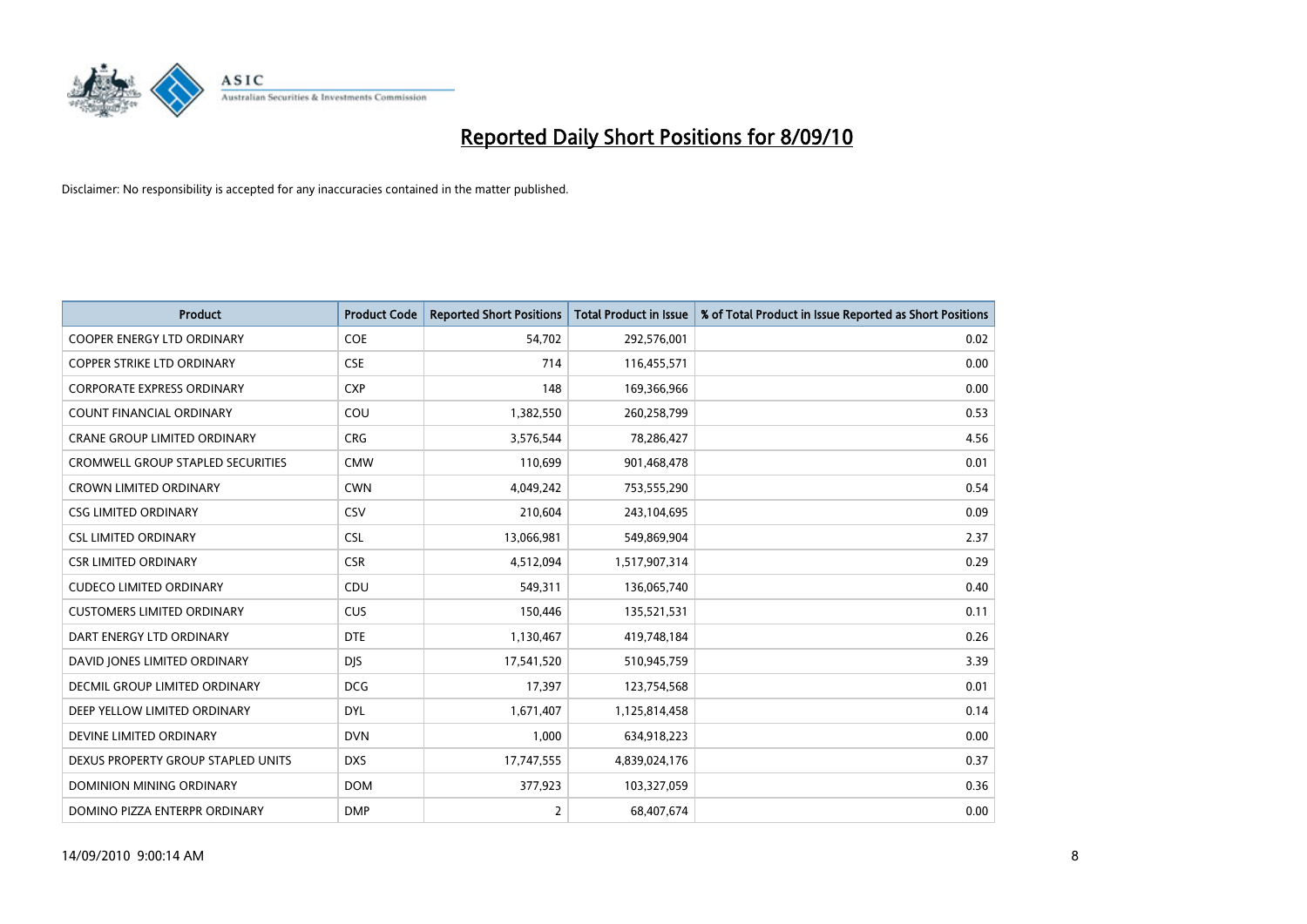

| <b>Product</b>                            | <b>Product Code</b> | <b>Reported Short Positions</b> | <b>Total Product in Issue</b> | % of Total Product in Issue Reported as Short Positions |
|-------------------------------------------|---------------------|---------------------------------|-------------------------------|---------------------------------------------------------|
| DOWNER EDI LIMITED ORDINARY               | <b>DOW</b>          | 2,278,799                       | 338,466,351                   | 0.67                                                    |
| DUET GROUP STAPLED US PROHIBIT.           | <b>DUE</b>          | 432,254                         | 887,304,690                   | 0.04                                                    |
| DULUXGROUP LIMITED ORDINARY               | <b>DLX</b>          | 72,911                          | 366,945,710                   | 0.01                                                    |
| EASTERN STAR GAS ORDINARY                 | ESG                 | 4,322,701                       | 991,272,041                   | 0.43                                                    |
| EDT RETAIL TRUST UNITS                    | <b>EDT</b>          | 99,457                          | 4,700,290,868                 | 0.00                                                    |
| <b>ELDERS LIMITED ORDINARY</b>            | <b>ELD</b>          | 15,427,026                      | 448,598,480                   | 3.43                                                    |
| ELDORADO GOLD CORP CDI 1:1                | EAU                 | 33.740                          | 22,388,646                    | 0.15                                                    |
| ELIXIR PETROLEUM LTD ORDINARY             | <b>EXR</b>          | 324,400                         | 188,988,472                   | 0.17                                                    |
| <b>EMECO HOLDINGS ORDINARY</b>            | <b>EHL</b>          | 1,173,708                       | 631,237,586                   | 0.19                                                    |
| <b>ENERGY RESOURCES ORDINARY 'A'</b>      | <b>ERA</b>          | 388,576                         | 190,737,934                   | 0.21                                                    |
| <b>ENERGY WORLD CORPOR, ORDINARY</b>      | <b>EWC</b>          | 6,647,800                       | 1,561,166,672                 | 0.42                                                    |
| <b>ENTEK ENERGY LTD ORDINARY</b>          | <b>ETE</b>          | 489,903                         | 225,192,535                   | 0.22                                                    |
| <b>ENTELLECT SOLUTIONS ORDINARY</b>       | <b>ESN</b>          | 464,050                         | 1,740,334,200                 | 0.03                                                    |
| <b>ENVESTRA LIMITED ORDINARY</b>          | <b>ENV</b>          | 1,527,129                       | 1,386,827,962                 | 0.11                                                    |
| EQUINOX MINERALS LTD CHESS DEPOSITARY INT | EON                 | 6,593,977                       | 707,818,211                   | 0.93                                                    |
| <b>EVEREST FINANCIAL ORDINARY</b>         | <b>EFG</b>          | 4,300                           | 251,442,316                   | 0.00                                                    |
| <b>EXTRACT RESOURCES ORDINARY</b>         | <b>EXT</b>          | 1,685,721                       | 243,302,298                   | 0.68                                                    |
| FAIRFAX MEDIA LTD ORDINARY                | <b>FXI</b>          | 270,058,139                     | 2,351,955,725                 | 11.48                                                   |
| <b>FANTASTIC HOLDINGS ORDINARY</b>        | <b>FAN</b>          | 4,817                           | 102,669,351                   | 0.00                                                    |
| FERRAUS LIMITED ORDINARY                  | <b>FRS</b>          | 14,208                          | 202,695,137                   | 0.01                                                    |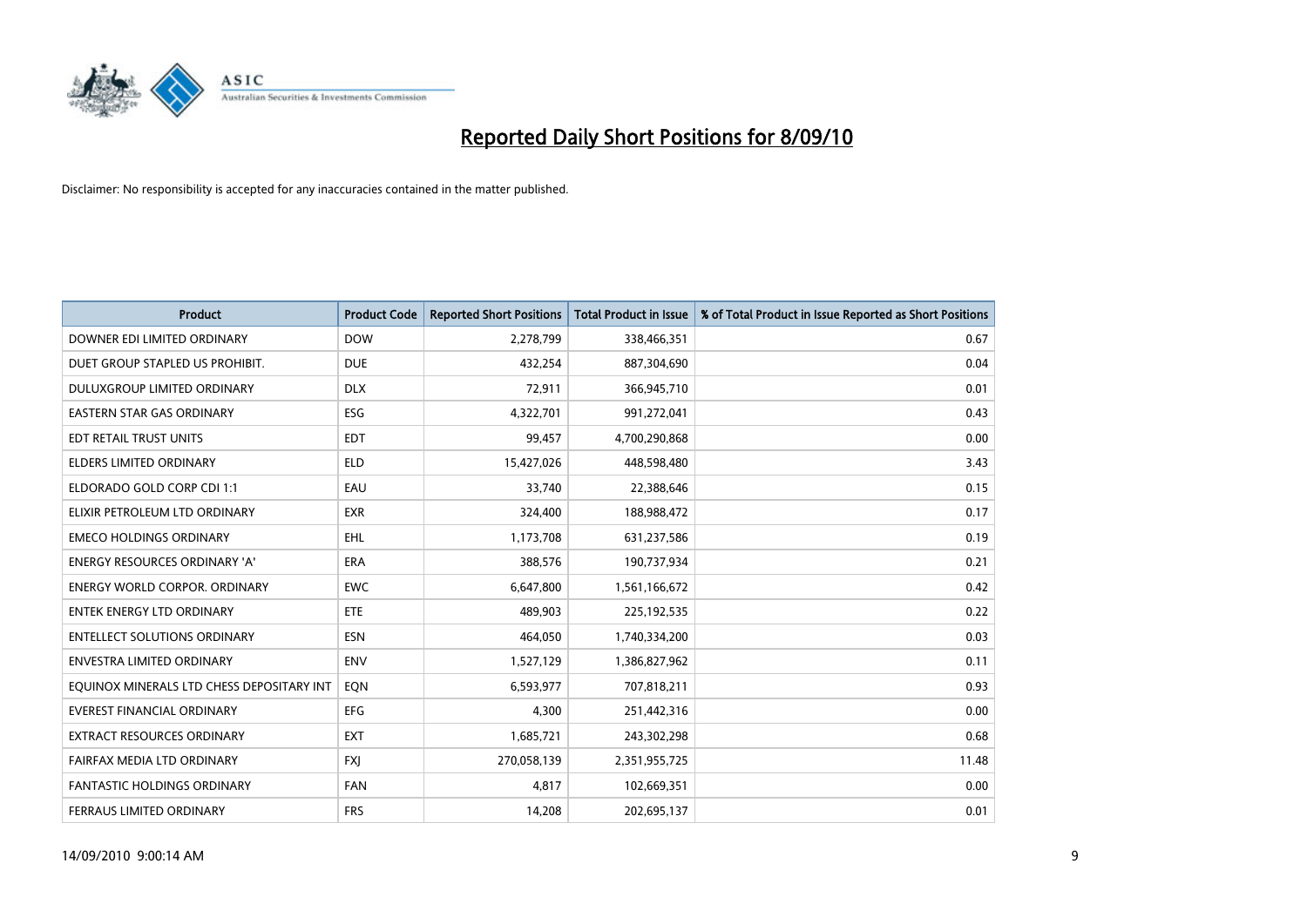

| <b>Product</b>                        | <b>Product Code</b> | <b>Reported Short Positions</b> | <b>Total Product in Issue</b> | % of Total Product in Issue Reported as Short Positions |
|---------------------------------------|---------------------|---------------------------------|-------------------------------|---------------------------------------------------------|
| FISHER & PAYKEL APP. ORDINARY         | <b>FPA</b>          | 9,637,552                       | 724,235,162                   | 1.32                                                    |
| FISHER & PAYKEL H. ORDINARY           | <b>FPH</b>          | 1,861,966                       | 517,418,502                   | 0.36                                                    |
| FKP PROPERTY GROUP STAPLED SECURITIES | <b>FKP</b>          | 5,697,496                       | 1,166,821,398                 | 0.48                                                    |
| FLEETWOOD CORP ORDINARY               | <b>FWD</b>          | 92,964                          | 56,669,099                    | 0.16                                                    |
| FLETCHER BUILDING ORDINARY            | <b>FBU</b>          | 499.010                         | 611,250,393                   | 0.07                                                    |
| FLEXIGROUP LIMITED ORDINARY           | <b>FXL</b>          | 113,336                         | 270,818,164                   | 0.05                                                    |
| <b>FLIGHT CENTRE ORDINARY</b>         | <b>FLT</b>          | 2,666,097                       | 99,784,513                    | 2.68                                                    |
| FLINDERS MINES LTD ORDINARY           | <b>FMS</b>          | 20,659,883                      | 1,820,149,571                 | 1.14                                                    |
| <b>FOCUS MINERALS LTD ORDINARY</b>    | <b>FML</b>          | 803,061                         | 2,865,543,210                 | 0.03                                                    |
| FORTE ENERGY NL ORDINARY              | <b>FTE</b>          | 2,658,986                       | 580,658,031                   | 0.46                                                    |
| FORTESCUE METALS GRP ORDINARY         | <b>FMG</b>          | 30,698,824                      | 3,107,448,900                 | 0.95                                                    |
| <b>FOSTER'S GROUP ORDINARY</b>        | FGL                 | 5,267,747                       | 1,930,446,283                 | 0.26                                                    |
| FTD CORPORATION ORDINARY              | <b>FTD</b>          | 8,088                           | 100,421,069                   | 0.01                                                    |
| <b>FUNTASTIC LIMITED ORDINARY</b>     | <b>FUN</b>          | 322,528                         | 340,997,682                   | 0.09                                                    |
| <b>G.U.D. HOLDINGS ORDINARY</b>       | <b>GUD</b>          | 163,706                         | 67,703,709                    | 0.24                                                    |
| <b>GEODYNAMICS LIMITED ORDINARY</b>   | GDY                 | 317,570                         | 292,840,219                   | 0.11                                                    |
| <b>GINDALBIE METALS LTD ORDINARY</b>  | <b>GBG</b>          | 9,202,432                       | 849,478,099                   | 1.07                                                    |
| <b>GIRALIA RESOURCES NL ORDINARY</b>  | GIR                 | 582,838                         | 178,360,170                   | 0.32                                                    |
| <b>GLOBAL MINING ORDINARY</b>         | <b>GMI</b>          | 8,951                           | 194,070,347                   | 0.00                                                    |
| <b>GLOUCESTER COAL ORDINARY</b>       | GCL                 | 266.952                         | 81,962,133                    | 0.33                                                    |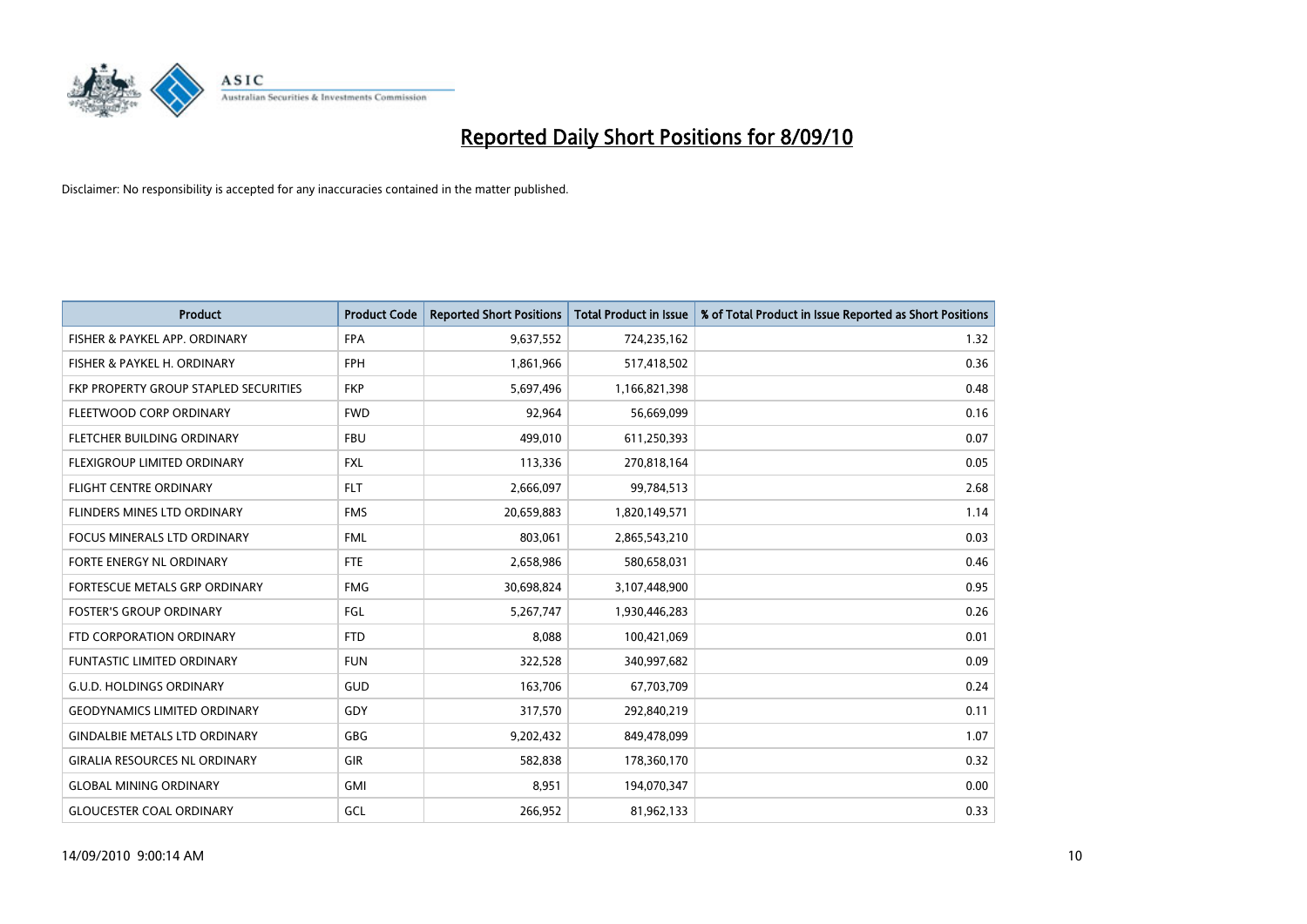

| <b>Product</b>                                   | <b>Product Code</b> | <b>Reported Short Positions</b> | <b>Total Product in Issue</b> | % of Total Product in Issue Reported as Short Positions |
|--------------------------------------------------|---------------------|---------------------------------|-------------------------------|---------------------------------------------------------|
| <b>GLOUCESTER COAL ORDINARY EX OFFER</b>         | <b>GCLN</b>         |                                 | 47,674,118                    | 0.00                                                    |
| <b>GME RESOURCES LTD ORDINARY</b>                | <b>GME</b>          | 800                             | 302,352,750                   | 0.00                                                    |
| <b>GOLDEN GATE PETROL ORDINARY</b>               | GGP                 | 11,538                          | 975,826,623                   | 0.00                                                    |
| <b>GOLDEN WEST RESOURCE ORDINARY</b>             | <b>GWR</b>          | 1,617                           | 164,606,127                   | 0.00                                                    |
| <b>GOODMAN FIELDER, ORDINARY</b>                 | <b>GFF</b>          | 11,729,287                      | 1,380,386,438                 | 0.88                                                    |
| <b>GOODMAN GROUP STAPLED US PROHIBIT.</b>        | <b>GMG</b>          | 9,329,306                       | 6,369,751,394                 | 0.14                                                    |
| <b>GPT GROUP STAPLED SEC.</b>                    | <b>GPT</b>          | 12,903,093                      | 1,855,529,431                 | 0.68                                                    |
| <b>GRAINCORP LIMITED A CLASS ORDINARY</b>        | <b>GNC</b>          | 961,277                         | 198,318,900                   | 0.49                                                    |
| <b>GRANGE RESOURCES, ORDINARY</b>                | <b>GRR</b>          | 1,478,000                       | 1,152,077,403                 | 0.13                                                    |
| <b>GREENLAND MIN EN LTD ORDINARY</b>             | GGG                 | 42,900                          | 249,905,308                   | 0.02                                                    |
| <b>GRYPHON MINERALS LTD ORDINARY</b>             | <b>GRY</b>          | 16,500                          | 248,225,371                   | 0.01                                                    |
| <b>GUINNESS PEAT GROUP. CHESS DEPOSITARY INT</b> | GPG                 | 55                              | 294,780,387                   | 0.00                                                    |
| <b>GUNNS LIMITED ORDINARY</b>                    | <b>GNS</b>          | 13,257,679                      | 806,734,892                   | 1.64                                                    |
| <b>GWA INTERNATIONAL ORDINARY</b>                | <b>GWT</b>          | 3,773,513                       | 301,102,514                   | 1.26                                                    |
| <b>HARVEY NORMAN ORDINARY</b>                    | <b>HVN</b>          | 30,762,068                      | 1,062,316,784                 | 2.87                                                    |
| HASTIE GROUP LIMITED ORDINARY                    | <b>HST</b>          | 54,064                          | 239,716,924                   | 0.02                                                    |
| HASTINGS DIVERSIFIED STAPLED SECURITY            | <b>HDF</b>          | 116,123                         | 513,336,482                   | 0.02                                                    |
| HEALTHSCOPE LIMITED ORDINARY                     | <b>HSP</b>          | 917,230                         | 317,335,186                   | 0.29                                                    |
| <b>HEARTWARE INT INC CDI 35:1</b>                | <b>HIN</b>          | 272,008                         | 72,583,000                    | 0.37                                                    |
| <b>HELICON GROUP ORDINARY</b>                    | <b>HCG</b>          | 247,065                         | 136,218,587                   | 0.18                                                    |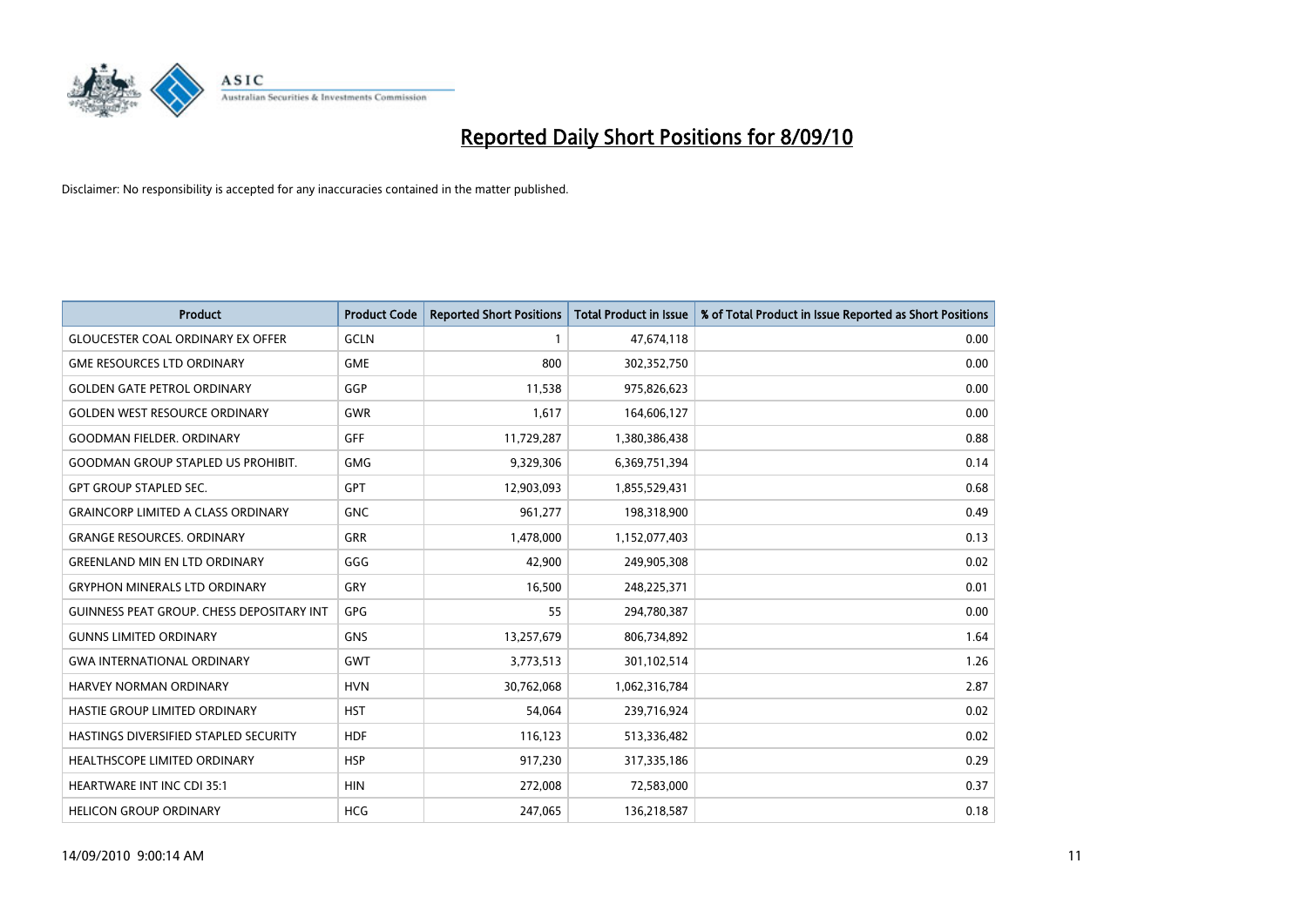

| <b>Product</b>                       | <b>Product Code</b> | <b>Reported Short Positions</b> | <b>Total Product in Issue</b> | % of Total Product in Issue Reported as Short Positions |
|--------------------------------------|---------------------|---------------------------------|-------------------------------|---------------------------------------------------------|
| <b>HENDERSON GROUP CDI 1:1</b>       | <b>HGG</b>          | 7,458,349                       | 566,751,863                   | 1.32                                                    |
| HFA HOLDINGS LIMITED ORDINARY        | <b>HFA</b>          | 1,836,049                       | 469,330,170                   | 0.38                                                    |
| <b>HIGHLANDS PACIFIC ORDINARY</b>    | <b>HIG</b>          | 2,382,826                       | 683,062,148                   | 0.35                                                    |
| HILLGROVE RES LTD ORDINARY           | <b>HGO</b>          | 7,001                           | 482,618,890                   | 0.00                                                    |
| HILLS INDUSTRIES LTD ORDINARY        | <b>HIL</b>          | 2,064,349                       | 248,219,660                   | 0.83                                                    |
| HORIZON OIL LIMITED ORDINARY         | <b>HZN</b>          | 2,811,071                       | 1,128,811,515                 | 0.24                                                    |
| HUNNU COAL LIMITED ORDINARY          | <b>HUN</b>          | 491                             | 109,600,002                   | 0.00                                                    |
| <b>ICON ENERGY LIMITED ORDINARY</b>  | <b>ICN</b>          | 921,010                         | 439,801,394                   | 0.22                                                    |
| <b>IINET LIMITED ORDINARY</b>        | <b>IIN</b>          | 1,050,560                       | 151,948,119                   | 0.69                                                    |
| <b>ILUKA RESOURCES ORDINARY</b>      | <b>ILU</b>          | 7,330,405                       | 418,700,517                   | 1.76                                                    |
| IMF (AUSTRALIA) LTD ORDINARY         | <b>IMF</b>          | 335,697                         | 122,496,819                   | 0.27                                                    |
| IMX RESOURCES LTD ORDINARY           | <b>IXR</b>          | 20,000                          | 260,252,803                   | 0.01                                                    |
| <b>INCITEC PIVOT ORDINARY</b>        | IPL                 | 5,110,031                       | 1,628,730,107                 | 0.31                                                    |
| <b>INDAGO RESOURCES LTD ORDINARY</b> | <b>IDG</b>          | 8,179                           | 87,764,795                    | 0.01                                                    |
| <b>INDEPENDENCE GROUP ORDINARY</b>   | <b>IGO</b>          | 106,315                         | 113,813,539                   | 0.09                                                    |
| <b>INDOPHIL RESOURCES ORDINARY</b>   | <b>IRN</b>          | 332,329                         | 423,428,803                   | 0.07                                                    |
| <b>INDUSTREA LIMITED ORDINARY</b>    | <b>IDL</b>          | 1,168,586                       | 956,668,877                   | 0.12                                                    |
| INFIGEN ENERGY STAPLED SECURITIES    | <b>IFN</b>          | 8,005,962                       | 760,374,428                   | 1.03                                                    |
| ING INDUSTRIAL FUND UNITS            | <b>IIF</b>          | 6,213,546                       | 2,592,249,647                 | 0.23                                                    |
| ING OFFICE FUND STAPLED SECURITIES   | <b>IOF</b>          | 1,569,477                       | 2,729,071,212                 | 0.06                                                    |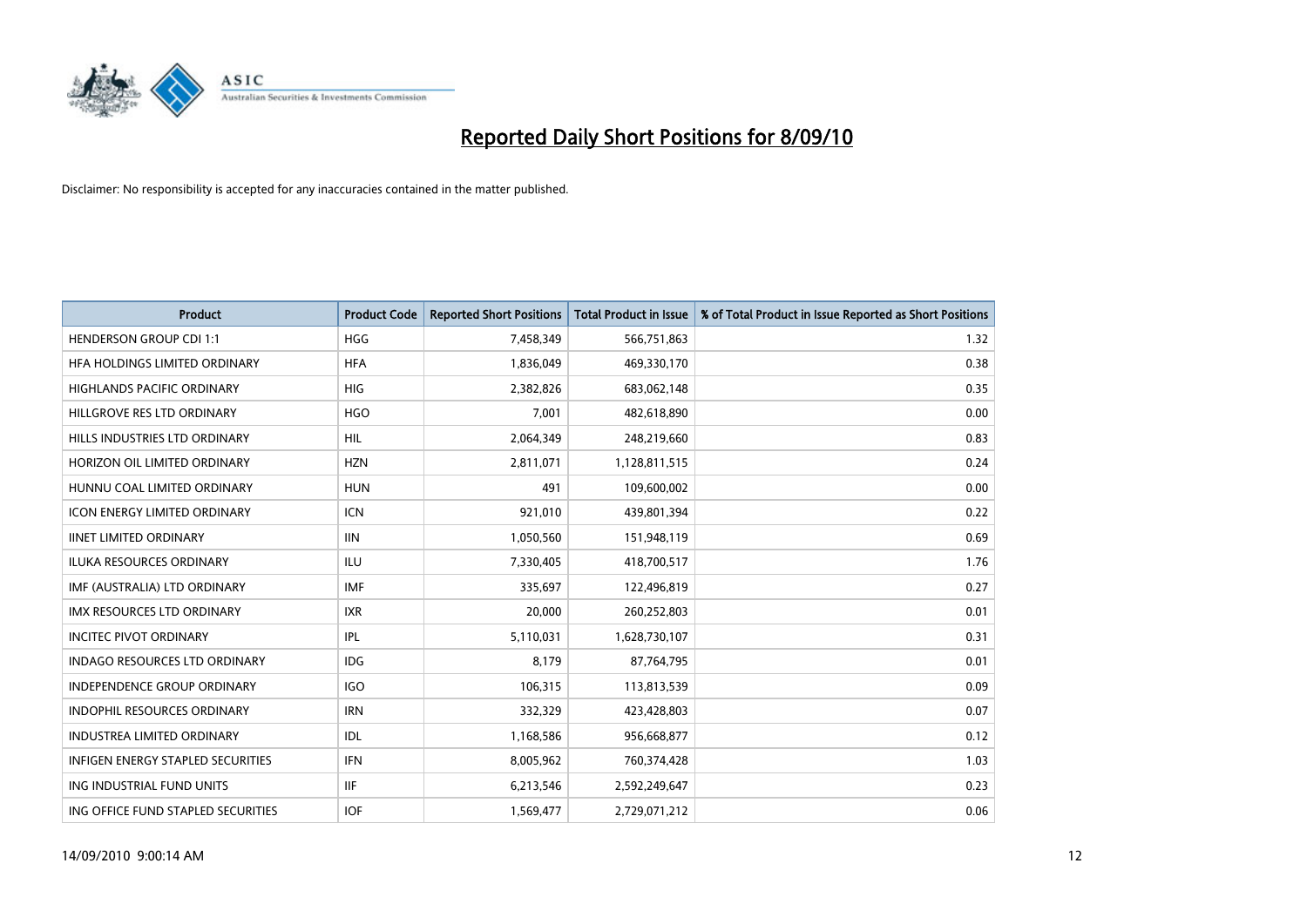

| <b>Product</b>                                  | <b>Product Code</b> | <b>Reported Short Positions</b> | <b>Total Product in Issue</b> | % of Total Product in Issue Reported as Short Positions |
|-------------------------------------------------|---------------------|---------------------------------|-------------------------------|---------------------------------------------------------|
| ING RE COM GROUP STAPLED SECURITIES             | ILF                 | 9,075                           | 441,029,194                   | 0.00                                                    |
| INSURANCE AUSTRALIA ORDINARY                    | IAG                 | 1,818,917                       | 2,078,994,021                 | 0.08                                                    |
| INTEGRA MINING LTD, ORDINARY                    | <b>IGR</b>          | 1,546,596                       | 755,792,394                   | 0.20                                                    |
| INTOLL GROUP STAPLED SECURITIES                 | <b>ITO</b>          | 2,577,427                       | 2,261,732,048                 | 0.11                                                    |
| <b>INTREPID MINES ORDINARY</b>                  | <b>IAU</b>          | 449.065                         | 430,497,013                   | 0.10                                                    |
| <b>INVOCARE LIMITED ORDINARY</b>                | <b>IVC</b>          | 940,883                         | 102,069,091                   | 0.93                                                    |
| ION LIMITED ORDINARY                            | <b>ION</b>          | 164,453                         | 256,365,105                   | 0.06                                                    |
| <b>IOOF HOLDINGS LTD ORDINARY</b>               | <b>IFL</b>          | 5,678,041                       | 229,794,395                   | 2.45                                                    |
| IRESS MARKET TECH. ORDINARY                     | <b>IRE</b>          | 1,934,425                       | 126,018,142                   | 1.53                                                    |
| <b>IRON ORE HOLDINGS ORDINARY</b>               | <b>IOH</b>          | 46.361                          | 135,381,616                   | 0.03                                                    |
| ISHARES MSCI EAFE CDI 1:1                       | <b>IVE</b>          | 78,119                          | 590,400,000                   | 0.01                                                    |
| ISHARES MSCI EM MKTS CDI 1:1                    | <b>IEM</b>          | 32,748                          | 425,700,000                   | 0.01                                                    |
| <b>ISOFT GROUP LIMITED ORDINARY</b>             | <b>ISF</b>          | 19,187,996                      | 1,066,683,511                 | 1.81                                                    |
| <b>IVANHOE AUSTRALIA ORDINARY</b>               | <b>IVA</b>          |                                 | 407,725,785                   | 0.00                                                    |
| <b>JABIRU METALS LTD ORDINARY</b>               | <b>JML</b>          | 469,704                         | 552,619,180                   | 0.08                                                    |
| <b>JAMES HARDIE INDUST CHESS DEPOSITARY INT</b> | <b>IHX</b>          | 11,749,759                      | 435,438,790                   | 2.69                                                    |
| <b>JAMESON RESOURCES ORDINARY</b>               | <b>JAL</b>          | 1,600,000                       | 63,885,910                    | 2.50                                                    |
| <b>JB HI-FI LIMITED ORDINARY</b>                | <b>IBH</b>          | 6,337,505                       | 109,147,279                   | 5.81                                                    |
| <b>KAGARA LTD ORDINARY</b>                      | KZL                 | 4,525,754                       | 707,789,717                   | 0.63                                                    |
| KAROON GAS AUSTRALIA ORDINARY                   | <b>KAR</b>          | 433.265                         | 177,546,198                   | 0.23                                                    |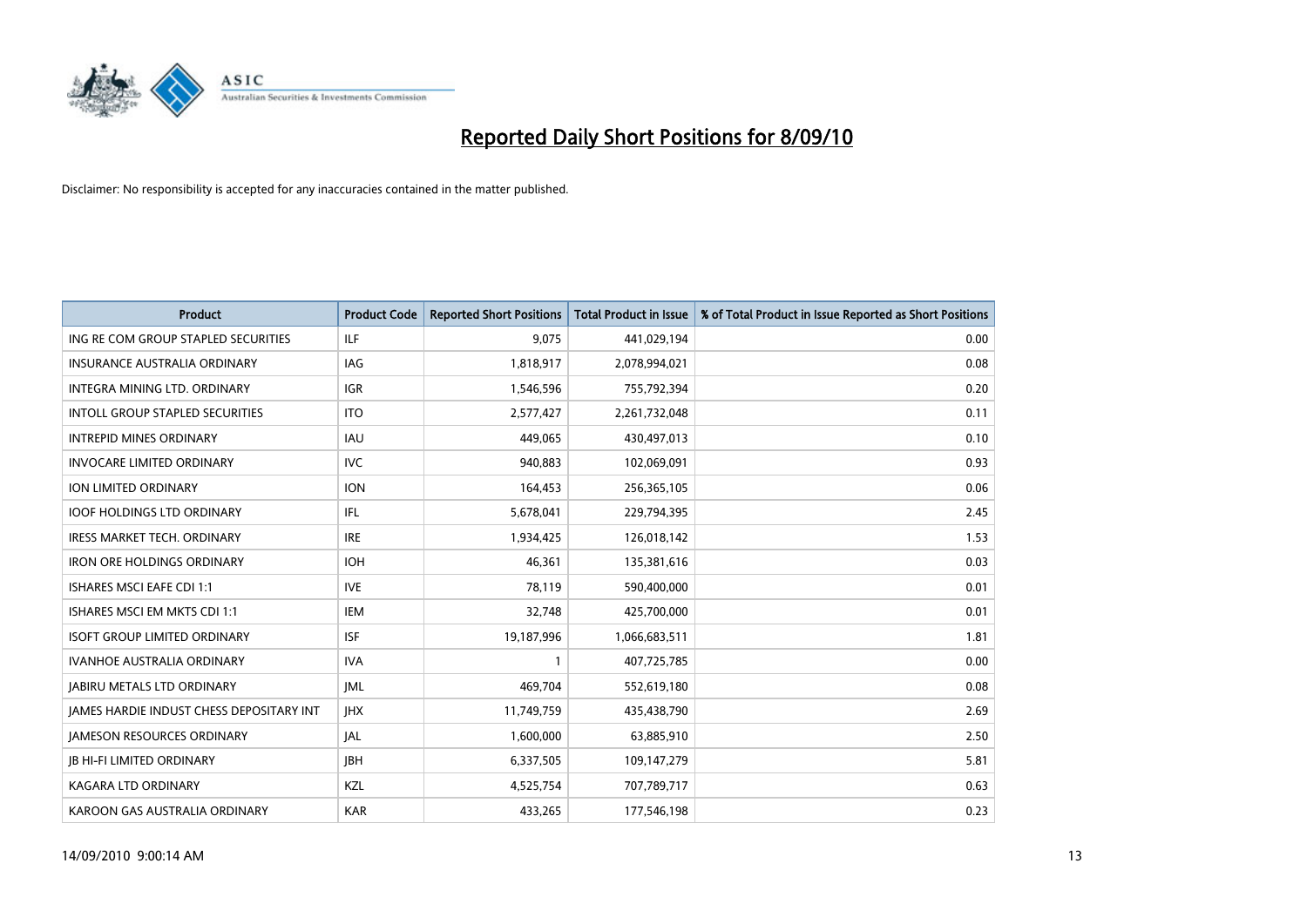

| <b>Product</b>                        | <b>Product Code</b> | <b>Reported Short Positions</b> | Total Product in Issue | % of Total Product in Issue Reported as Short Positions |
|---------------------------------------|---------------------|---------------------------------|------------------------|---------------------------------------------------------|
| KATHMANDU HOLD LTD ORDINARY           | <b>KMD</b>          | 446,058                         | 200,000,000            | 0.22                                                    |
| <b>KEYBRIDGE CAPITAL ORDINARY</b>     | <b>KBC</b>          | 5.999                           | 172,070,564            | 0.00                                                    |
| KIMBERLEY METALS LTD ORDINARY         | <b>KBL</b>          | 2,609                           | 94,490,816             | 0.00                                                    |
| KINGSGATE CONSOLID. ORDINARY          | <b>KCN</b>          | 363,404                         | 100,749,116            | 0.36                                                    |
| LEIGHTON HOLDINGS ORDINARY            | LEI                 | 2,690,063                       | 300,747,299            | 0.89                                                    |
| LEND LEASE GROUP UNIT/ORD STAPLED     | LLC                 | 594,454                         | 565,558,754            | 0.11                                                    |
| LIHIR GOLD LIMITED. ORDINARY          | LGL                 | 563,687                         | 2,368,729,935          | 0.02                                                    |
| LINC ENERGY LTD ORDINARY              | <b>LNC</b>          | 1,282,858                       | 495,788,572            | 0.27                                                    |
| LYNAS CORPORATION ORDINARY            | <b>LYC</b>          | 13,083,604                      | 1,656,249,093          | 0.78                                                    |
| MAC SERVICES (THE) ORDINARY           | <b>MSL</b>          | 32.700                          | 165,966,692            | 0.02                                                    |
| MACARTHUR COAL ORDINARY               | <b>MCC</b>          | 1,130,507                       | 292,483,075            | 0.38                                                    |
| MACMAHON HOLDINGS ORDINARY            | MAH                 | 8,481,143                       | 733,711,705            | 1.15                                                    |
| MACQ ATLAS ROADS GRP ORDINARY STAPLED | <b>MOA</b>          | 1,564,063                       | 452,345,907            | 0.35                                                    |
| MACOUARIE GROUP LTD ORDINARY          | <b>MOG</b>          | 14,567,876                      | 345,601,301            | 4.20                                                    |
| <b>MANTRA RESOURCES ORDINARY</b>      | <b>MRU</b>          | 5,634                           | 130,229,188            | 0.00                                                    |
| MAP GROUP STAPLED US PROHIBIT.        | <b>MAP</b>          | 3,045,946                       | 1,861,210,782          | 0.16                                                    |
| <b>MARION ENERGY ORDINARY</b>         | <b>MAE</b>          | 374,994                         | 429,822,043            | 0.09                                                    |
| MCMILLAN SHAKESPEARE ORDINARY         | <b>MMS</b>          | 175,000                         | 67,677,977             | 0.26                                                    |
| <b>MCPHERSON'S LTD ORDINARY</b>       | <b>MCP</b>          | 5.670                           | 71,651,758             | 0.01                                                    |
| MEDUSA MINING LTD ORDINARY            | <b>MML</b>          | 55,568                          | 187,584,911            | 0.03                                                    |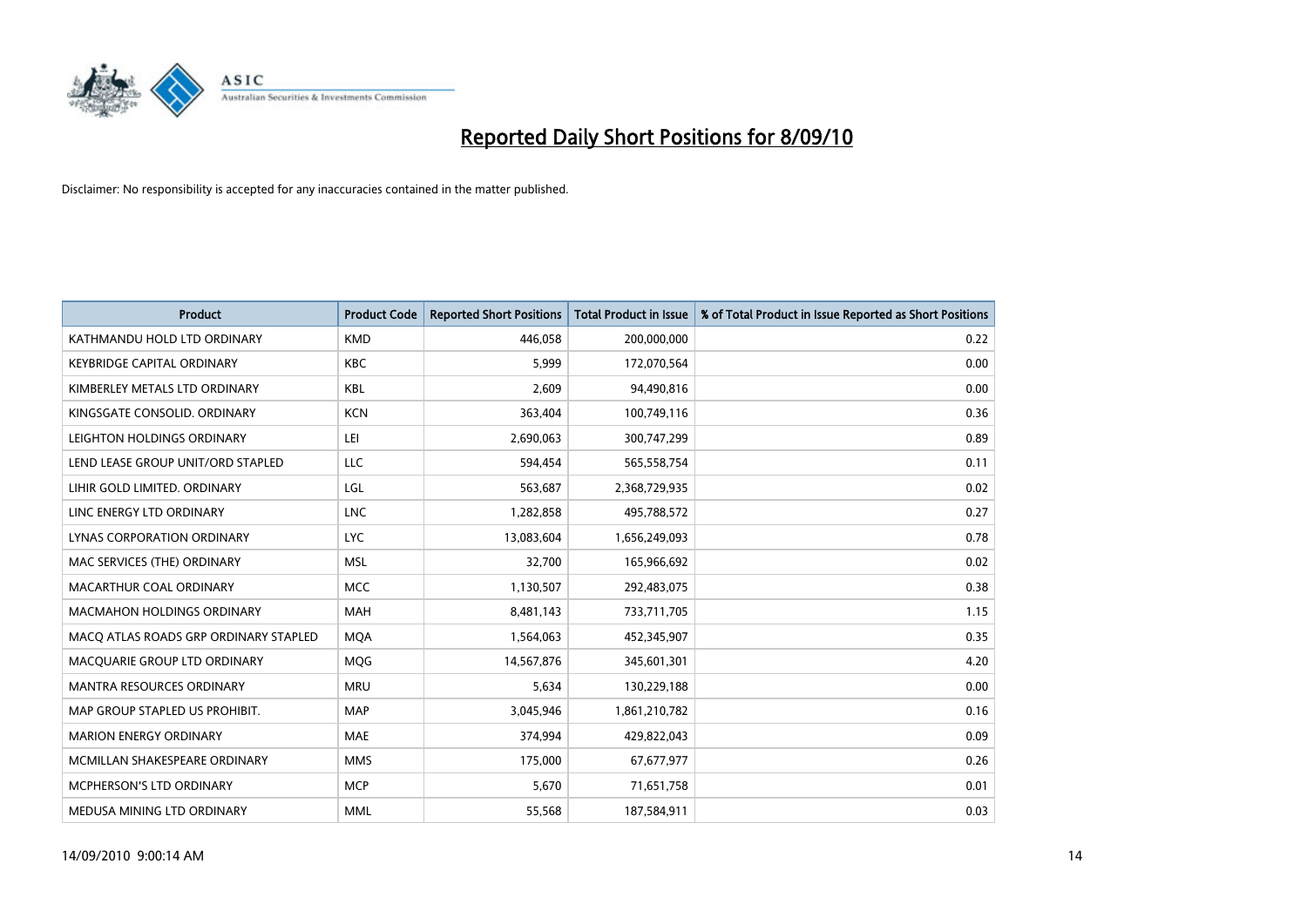

| <b>Product</b>                    | <b>Product Code</b> | <b>Reported Short Positions</b> | <b>Total Product in Issue</b> | % of Total Product in Issue Reported as Short Positions |
|-----------------------------------|---------------------|---------------------------------|-------------------------------|---------------------------------------------------------|
| MELBOURNE IT LIMITED ORDINARY     | <b>MLB</b>          | 152,559                         | 79,572,767                    | 0.19                                                    |
| MEO AUSTRALIA LTD ORDINARY        | <b>MEO</b>          | 657,909                         | 477,220,955                   | 0.14                                                    |
| <b>MERMAID MARINE ORDINARY</b>    | <b>MRM</b>          | 200,747                         | 186,884,825                   | 0.11                                                    |
| METALS X LIMITED ORDINARY         | <b>MLX</b>          | 326,940                         | 1,365,661,782                 | 0.03                                                    |
| METCASH LIMITED ORDINARY          | <b>MTS</b>          | 16,984,040                      | 767,055,221                   | 2.20                                                    |
| METGASCO LIMITED ORDINARY         | <b>MEL</b>          | 235,435                         | 250,803,468                   | 0.09                                                    |
| MICLYN EXP OFFSHR ORDINARY        | <b>MIO</b>          | 284,269                         | 271,700,000                   | 0.10                                                    |
| MINARA RESOURCES ORDINARY         | <b>MRE</b>          | 3,616,650                       | 1,167,783,517                 | 0.31                                                    |
| MINCOR RESOURCES NL ORDINARY      | <b>MCR</b>          | 986,059                         | 200,608,804                   | 0.49                                                    |
| MINERAL DEPOSITS ORDINARY         | <b>MDL</b>          | 837,422                         | 606,441,673                   | 0.14                                                    |
| MINERAL RESOURCES, ORDINARY       | <b>MIN</b>          | 153,344                         | 167,440,585                   | 0.09                                                    |
| MIRABELA NICKEL LTD ORDINARY      | <b>MBN</b>          | 8,234,366                       | 367, 162, 725                 | 2.24                                                    |
| MIRVAC GROUP STAPLED SECURITIES   | <b>MGR</b>          | 5,761,806                       | 3,415,819,357                 | 0.15                                                    |
| MITCHELL COMMUNITCA, ORDINARY     | <b>MCU</b>          | 16,057                          | 301,761,208                   | 0.01                                                    |
| MOBY OIL & GAS LTD ORDINARY       | <b>MOG</b>          | 75.000                          | 168,177,593                   | 0.04                                                    |
| <b>MOLOPO ENERGY LTD ORDINARY</b> | <b>MPO</b>          | 222,857                         | 250,972,584                   | 0.09                                                    |
| MONADELPHOUS GROUP ORDINARY       | <b>MND</b>          | 1,230,076                       | 86,459,327                    | 1.42                                                    |
| MOSAIC OIL NL ORDINARY            | <b>MOS</b>          | 41,742                          | 821,710,775                   | 0.01                                                    |
| <b>MOUNT GIBSON IRON ORDINARY</b> | <b>MGX</b>          | 1,478,922                       | 1,079,570,693                 | 0.14                                                    |
| MURCHISON METALS LTD ORDINARY     | <b>MMX</b>          | 3,041,294                       | 435,384,268                   | 0.70                                                    |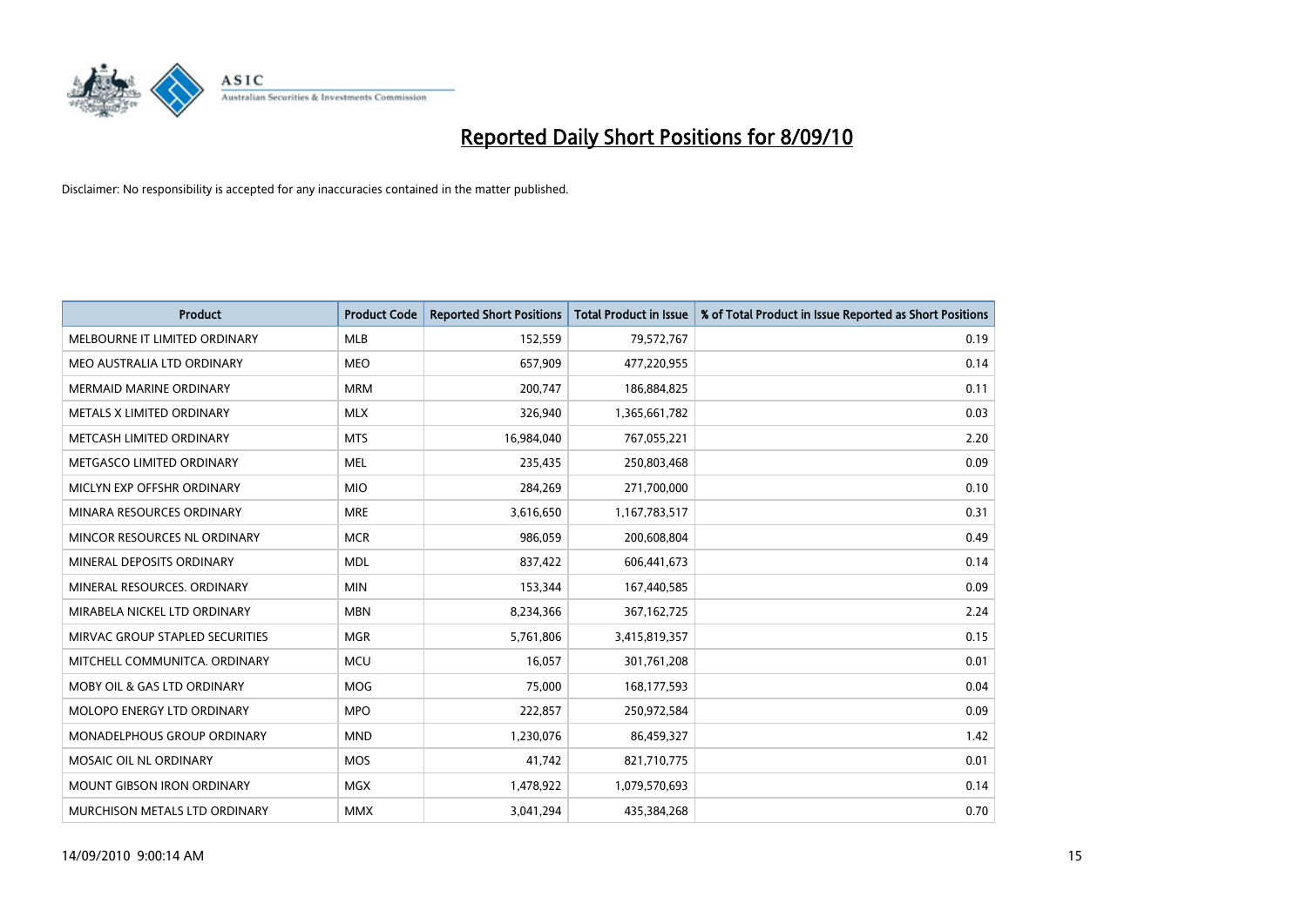

| <b>Product</b>                    | <b>Product Code</b> | <b>Reported Short Positions</b> | <b>Total Product in Issue</b> | % of Total Product in Issue Reported as Short Positions |
|-----------------------------------|---------------------|---------------------------------|-------------------------------|---------------------------------------------------------|
| <b>MYER HOLDINGS LTD ORDINARY</b> | <b>MYR</b>          | 12,923,472                      | 581,517,884                   | 2.21                                                    |
| <b>MYSTATE LIMITED ORDINARY</b>   | <b>MYS</b>          | 1,400                           | 67,439,158                    | 0.00                                                    |
| NATIONAL AUST. BANK ORDINARY      | <b>NAB</b>          | 6,744,466                       | 2,133,245,479                 | 0.29                                                    |
| NATURAL FUEL LIMITED ORDINARY     | <b>NFL</b>          |                                 | 721,912                       | 0.00                                                    |
| NAVITAS LIMITED ORDINARY          | <b>NVT</b>          | 808,298                         | 342,361,526                   | 0.23                                                    |
| NEPTUNE MARINE ORDINARY           | <b>NMS</b>          | 1,159,413                       | 438,071,251                   | 0.27                                                    |
| NEW HOPE CORPORATION ORDINARY     | <b>NHC</b>          | 312,045                         | 830,230,549                   | 0.03                                                    |
| NEWCREST MINING DEF EX LGL        | <b>NCMN</b>         | 182,981                         | 280,988,130                   | 0.07                                                    |
| NEWCREST MINING ORDINARY          | <b>NCM</b>          | 42,867,171                      | 483,499,363                   | 8.89                                                    |
| NEWS CORP A NON-VOTING CDI        | <b>NWSLV</b>        | 854,143                         | 1,828,146,488                 | 0.05                                                    |
| NEWS CORP B VOTING CDI            | <b>NWS</b>          | 7,710,412                       | 798,520,953                   | 0.96                                                    |
| NEXBIS LIMITED ORDINARY           | <b>NBS</b>          | 63,733                          | 498,972,940                   | 0.01                                                    |
| NEXUS ENERGY LIMITED ORDINARY     | <b>NXS</b>          | 5,029,542                       | 988,257,304                   | 0.50                                                    |
| NIB HOLDINGS LIMITED ORDINARY     | <b>NHF</b>          | 8,968                           | 495,431,427                   | 0.00                                                    |
| NICK SCALI LIMITED ORDINARY       | <b>NCK</b>          | 35.846                          | 81,000,000                    | 0.04                                                    |
| NIDO PETROLEUM ORDINARY           | <b>NDO</b>          | 9,129,668                       | 1,080,658,378                 | 0.85                                                    |
| NKWE PLATINUM 10C US COMMON       | <b>NKP</b>          | 151,849                         | 559,451,184                   | 0.03                                                    |
| NORTHERN CREST ORDINARY           | <b>NOC</b>          | 9,097                           | 116,074,781                   | 0.01                                                    |
| NORTHERN IRON LTD ORDINARY        | <b>NFE</b>          | 634,831                         | 292,204,786                   | 0.20                                                    |
| NOVOGEN LIMITED ORDINARY          | <b>NRT</b>          | 5,000                           | 102,125,894                   | 0.00                                                    |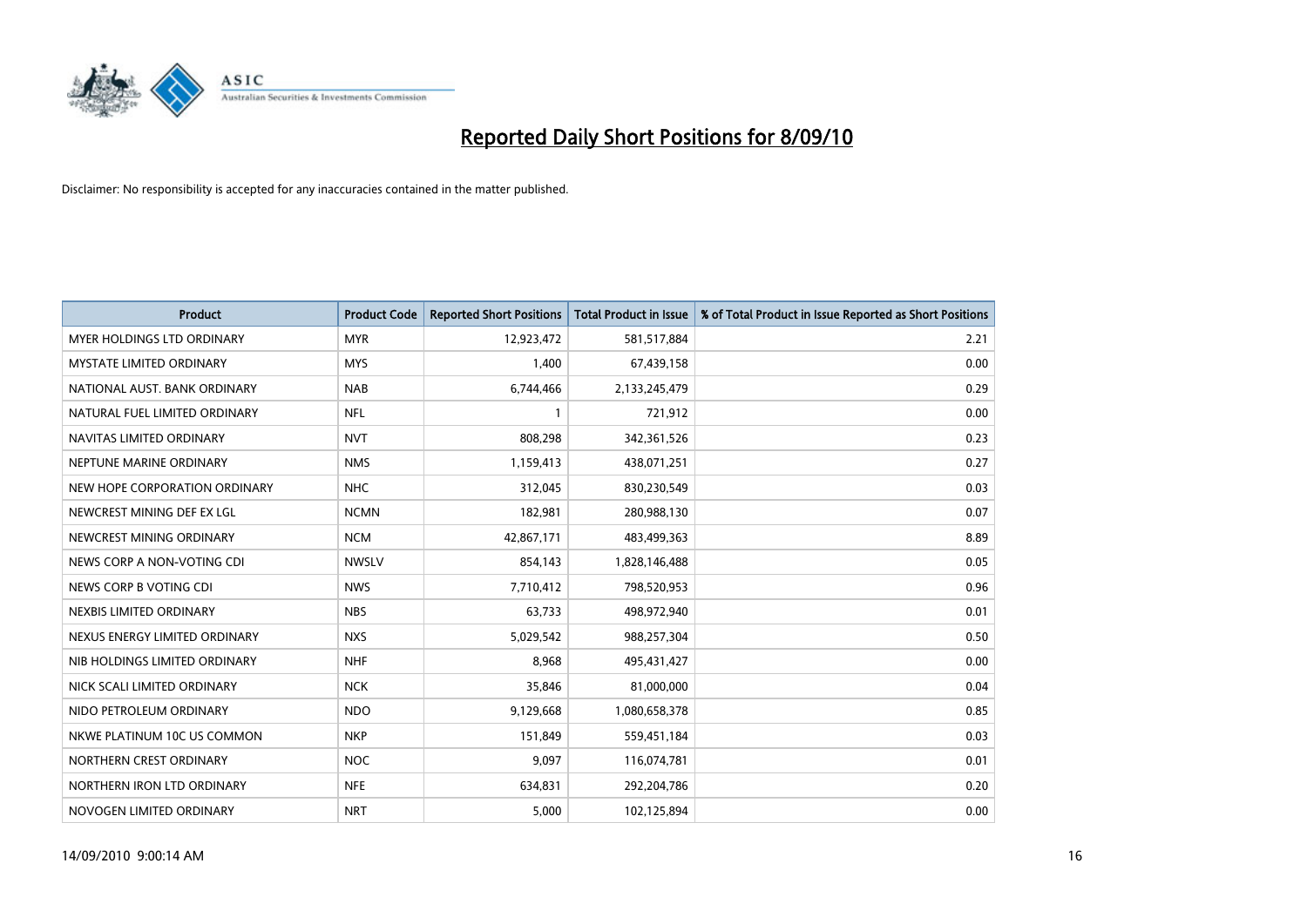

| <b>Product</b>                          | <b>Product Code</b> | <b>Reported Short Positions</b> | <b>Total Product in Issue</b> | % of Total Product in Issue Reported as Short Positions |
|-----------------------------------------|---------------------|---------------------------------|-------------------------------|---------------------------------------------------------|
| NRW HOLDINGS LIMITED ORDINARY           | <b>NWH</b>          | 606,341                         | 251,223,000                   | 0.24                                                    |
| NUFARM LIMITED ORDINARY                 | <b>NUF</b>          | 3,099,990                       | 261,775,731                   | 1.19                                                    |
| OAKTON LIMITED ORDINARY                 | <b>OKN</b>          | 24,096                          | 93,622,235                    | 0.02                                                    |
| OCEANAGOLD CORP. CHESS DEPOSITARY INT   | OGC                 | 1,117,201                       | 228,274,836                   | 0.49                                                    |
| OCEANIA CAPITAL LTD ORDINARY            | <b>OCP</b>          | 2,500                           | 91,921,295                    | 0.00                                                    |
| OIL SEARCH LTD ORDINARY                 | <b>OSH</b>          | 5,921,198                       | 1,308,279,222                 | 0.43                                                    |
| <b>OILEX LTD ORDINARY</b>               | <b>OEX</b>          | 24,296                          | 220,074,885                   | 0.01                                                    |
| OM HOLDINGS LIMITED ORDINARY            | <b>OMH</b>          | 1,004,803                       | 498,485,150                   | 0.22                                                    |
| ONESTEEL LIMITED ORDINARY               | OST                 | 3,465,054                       | 1,331,673,166                 | 0.25                                                    |
| ORICA LIMITED ORDINARY                  | ORI                 | 3,820,112                       | 362,100,430                   | 1.06                                                    |
| ORIGIN ENERGY ORDINARY                  | <b>ORG</b>          | 2,334,687                       | 881,811,872                   | 0.25                                                    |
| OTTO ENERGY LIMITED ORDINARY            | OEL                 | 109,204                         | 1,134,540,071                 | 0.01                                                    |
| OZ MINERALS ORDINARY                    | OZL                 | 68,594,619                      | 3,121,339,730                 | 2.18                                                    |
| PACIFIC BRANDS ORDINARY                 | <b>PBG</b>          | 9,531,221                       | 931,386,248                   | 1.03                                                    |
| PALADIN ENERGY LTD ORDINARY             | <b>PDN</b>          | 19,144,539                      | 718,423,382                   | 2.66                                                    |
| PAN PACIFIC PETROL. ORDINARY            | PPP                 | 830,619                         | 588,612,110                   | 0.13                                                    |
| PANAUST LIMITED ORDINARY                | <b>PNA</b>          | 13,807,460                      | 2,954,125,529                 | 0.48                                                    |
| PANORAMIC RESOURCES ORDINARY            | PAN                 | 9,940                           | 205,587,842                   | 0.00                                                    |
| PAPERLINX LIMITED ORDINARY              | <b>PPX</b>          | 18,251,042                      | 603,580,761                   | 3.01                                                    |
| PAPERLINX SPS TRUST STEP UP PERP. PREF. | <b>PXUPA</b>        | 5,000                           | 2,850,000                     | 0.18                                                    |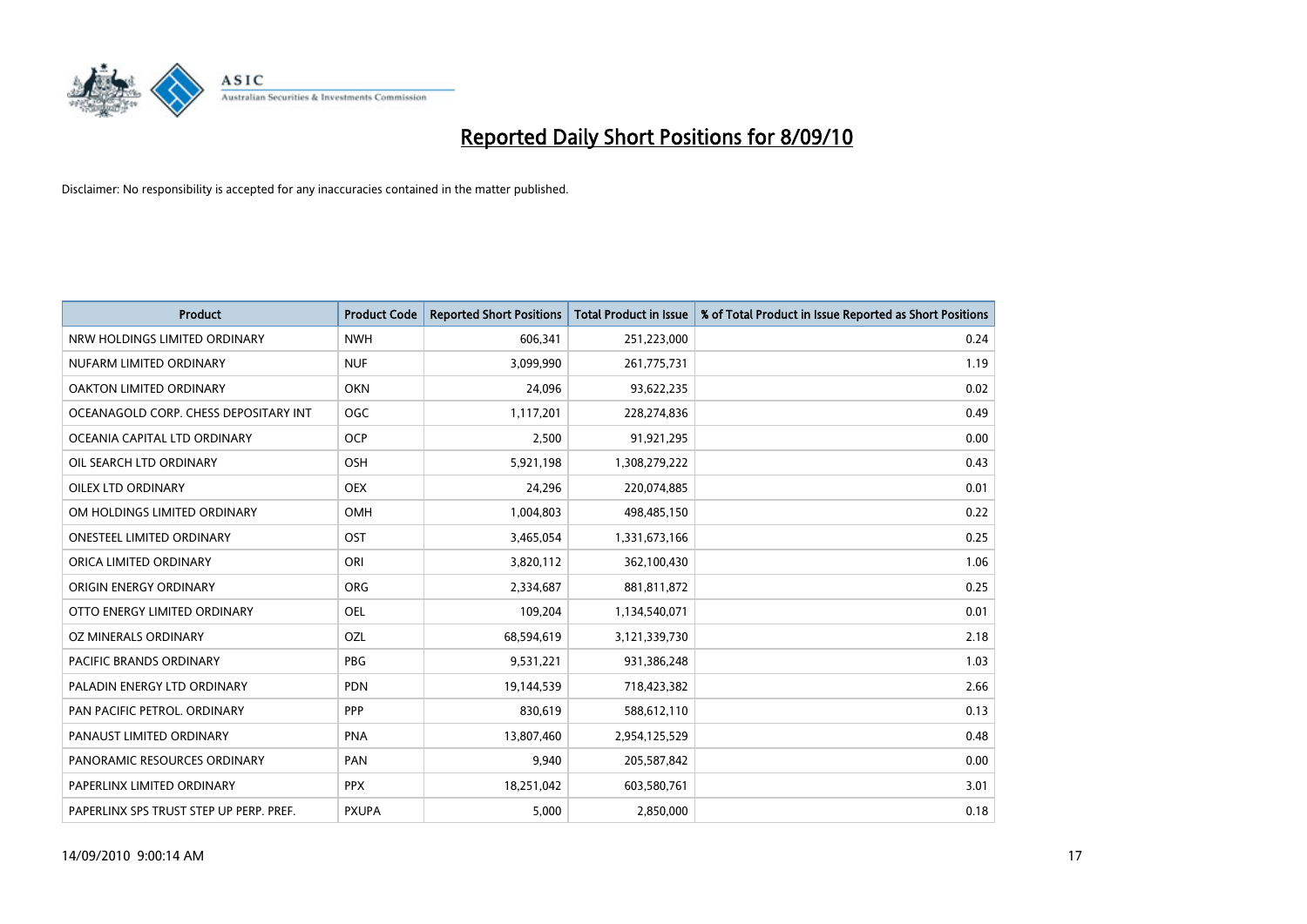

| <b>Product</b>                       | <b>Product Code</b> | <b>Reported Short Positions</b> | <b>Total Product in Issue</b> | % of Total Product in Issue Reported as Short Positions |
|--------------------------------------|---------------------|---------------------------------|-------------------------------|---------------------------------------------------------|
| PATTIES FOODS LTD ORDINARY           | PFL                 |                                 | 138,908,853                   | 0.00                                                    |
| PEET LIMITED ORDINARY                | <b>PPC</b>          | 136,047                         | 300,681,486                   | 0.04                                                    |
| PENINSULA MINERALS ORDINARY          | <b>PEN</b>          | 5,000                           | 1,629,755,018                 | 0.00                                                    |
| PERILYA LIMITED ORDINARY             | PEM                 | 451,895                         | 526,075,563                   | 0.09                                                    |
| PERPETUAL LIMITED ORDINARY           | <b>PPT</b>          | 2,313,396                       | 43,417,478                    | 5.33                                                    |
| PERSEUS MINING LTD ORDINARY          | PRU                 | 123,912                         | 421,307,088                   | 0.03                                                    |
| PETSEC ENERGY ORDINARY               | <b>PSA</b>          | 223,332                         | 231,283,622                   | 0.10                                                    |
| PHARMAXIS LTD ORDINARY               | <b>PXS</b>          | 1,105,387                       | 225,721,734                   | 0.49                                                    |
| PHOTON GROUP LTD ORDINARY            | PGA                 | 1,257,219                       | 187,440,645                   | 0.67                                                    |
| PIKE RIVER COAL ORDINARY             | <b>PRC</b>          | 376,320                         | 405,301,433                   | 0.09                                                    |
| PLATINUM ASSET ORDINARY              | <b>PTM</b>          | 3,980,870                       | 561,347,878                   | 0.69                                                    |
| PLATINUM AUSTRALIA ORDINARY          | <b>PLA</b>          | 6,294,058                       | 321,130,521                   | 1.95                                                    |
| PLATINUM CAPITAL LTD ORDINARY        | <b>PMC</b>          |                                 | 162,258,814                   | 0.00                                                    |
| PMP LIMITED ORDINARY                 | <b>PMP</b>          | 958,774                         | 335,338,483                   | 0.28                                                    |
| PORT BOUVARD LIMITED ORDINARY        | PBD                 | 6.754                           | 593,868,295                   | 0.00                                                    |
| PREMIER INVESTMENTS ORDINARY         | <b>PMV</b>          | 172,846                         | 155,030,045                   | 0.12                                                    |
| PRIMARY HEALTH CARE ORDINARY         | <b>PRY</b>          | 8,521,435                       | 491,444,342                   | 1.74                                                    |
| PRIME INFR GROUP. STAPLED SECURITIES | PIH                 | 92,497                          | 351,776,795                   | 0.03                                                    |
| PRIME MEDIA GRP LTD ORDINARY         | <b>PRT</b>          | 2                               | 366,330,303                   | 0.00                                                    |
| PRIMEAG AUSTRALIA ORDINARY           | PAG                 | 673,581                         | 150,569,976                   | 0.45                                                    |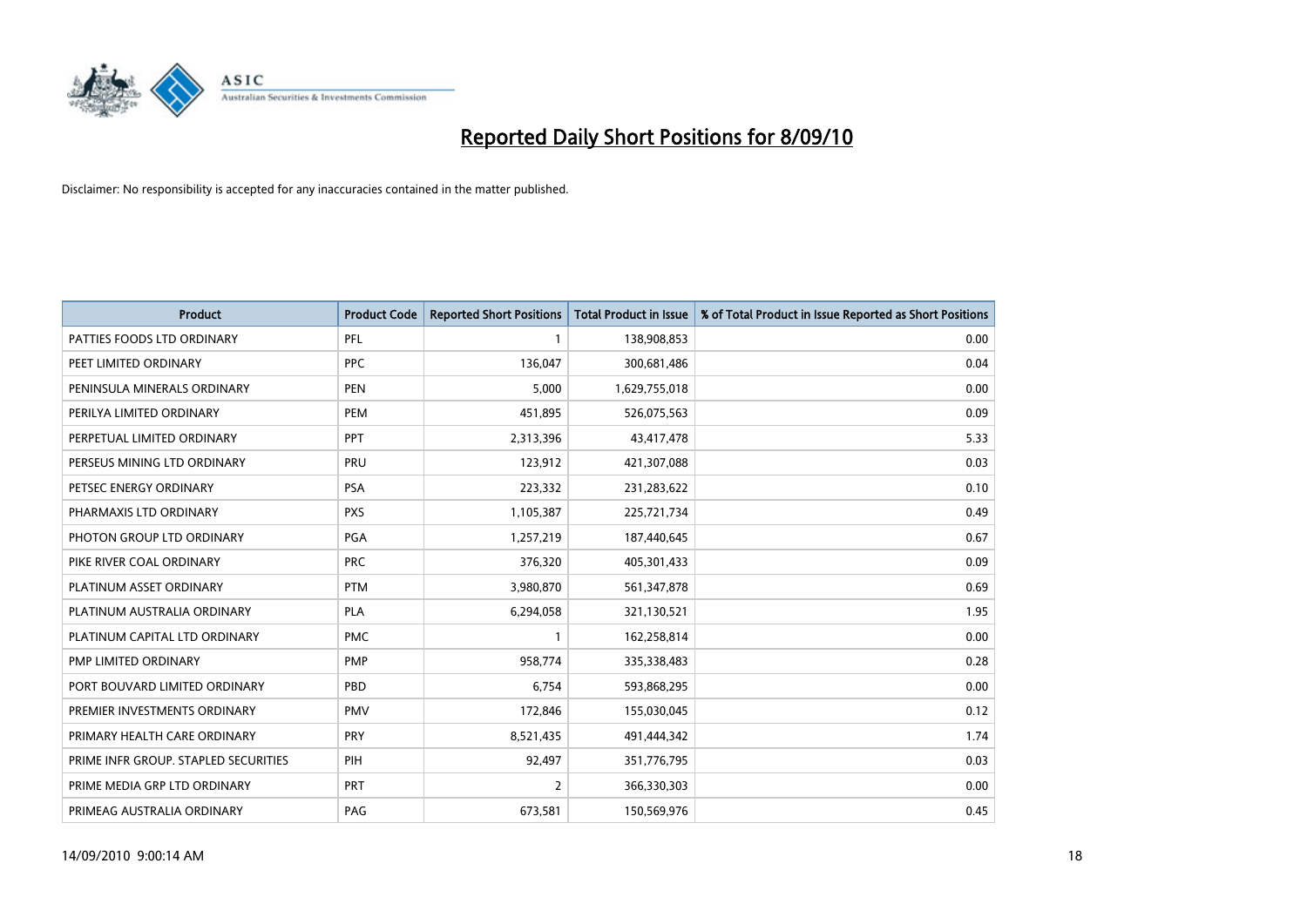

| <b>Product</b>                     | <b>Product Code</b> | <b>Reported Short Positions</b> | <b>Total Product in Issue</b> | % of Total Product in Issue Reported as Short Positions |
|------------------------------------|---------------------|---------------------------------|-------------------------------|---------------------------------------------------------|
| PROGEN PHARMACEUTIC ORDINARY       | PGL                 | 151,596                         | 24,709,097                    | 0.61                                                    |
| PROGRAMMED ORDINARY                | <b>PRG</b>          | 365,111                         | 118,169,908                   | 0.31                                                    |
| PSIVIDA CORP CDI 1:1               | <b>PVA</b>          | 6,878                           | 7,827,340                     | 0.09                                                    |
| <b>QANTAS AIRWAYS ORDINARY</b>     | QAN                 | 24,791,873                      | 2,265,123,620                 | 1.09                                                    |
| OBE INSURANCE GROUP ORDINARY       | OBE                 | 20,979,036                      | 1,035,071,131                 | 2.03                                                    |
| RAMELIUS RESOURCES ORDINARY        | <b>RMS</b>          | 363,404                         | 291,208,795                   | 0.12                                                    |
| RAMSAY HEALTH CARE ORDINARY        | <b>RHC</b>          | 2,106,886                       | 202,081,252                   | 1.02                                                    |
| RANGE RESOURCES LTD ORDINARY       | <b>RRS</b>          | 1,250,000                       | 1,162,167,306                 | 0.11                                                    |
| <b>RCR TOMLINSON ORDINARY</b>      | <b>RCR</b>          | 68.067                          | 131,860,172                   | 0.05                                                    |
| <b>REA GROUP ORDINARY</b>          | <b>REA</b>          | 16,686                          | 128,439,366                   | 0.01                                                    |
| <b>RED FORK ENERGY ORDINARY</b>    | <b>RFE</b>          | 7,696                           | 139,535,000                   | 0.01                                                    |
| <b>REDFLEX HOLDINGS ORDINARY</b>   | <b>RDF</b>          | 13,172                          | 110,010,757                   | 0.01                                                    |
| REED RESOURCES LTD ORDINARY        | <b>RDR</b>          | 268,205                         | 192,271,768                   | 0.14                                                    |
| <b>REGIS RESOURCES ORDINARY</b>    | <b>RRL</b>          | 113,939                         | 414,452,125                   | 0.03                                                    |
| RESMED INC CDI 10:1                | <b>RMD</b>          | 4,347,932                       | 1,516,163,980                 | 0.29                                                    |
| RESOLUTE MINING ORDINARY           | <b>RSG</b>          | 759,040                         | 392,736,732                   | 0.20                                                    |
| RESOURCE GENERATION ORDINARY       | <b>RES</b>          | 157,911                         | 164,412,477                   | 0.10                                                    |
| REVERSE CORP LIMITED ORDINARY      | <b>REF</b>          | 25,141                          | 92,382,175                    | 0.03                                                    |
| REX MINERALS LIMITED ORDINARY      | <b>RXM</b>          | 599                             | 114,609,460                   | 0.00                                                    |
| <b>RIDLEY CORPORATION ORDINARY</b> | <b>RIC</b>          | 53,937                          | 307,817,071                   | 0.02                                                    |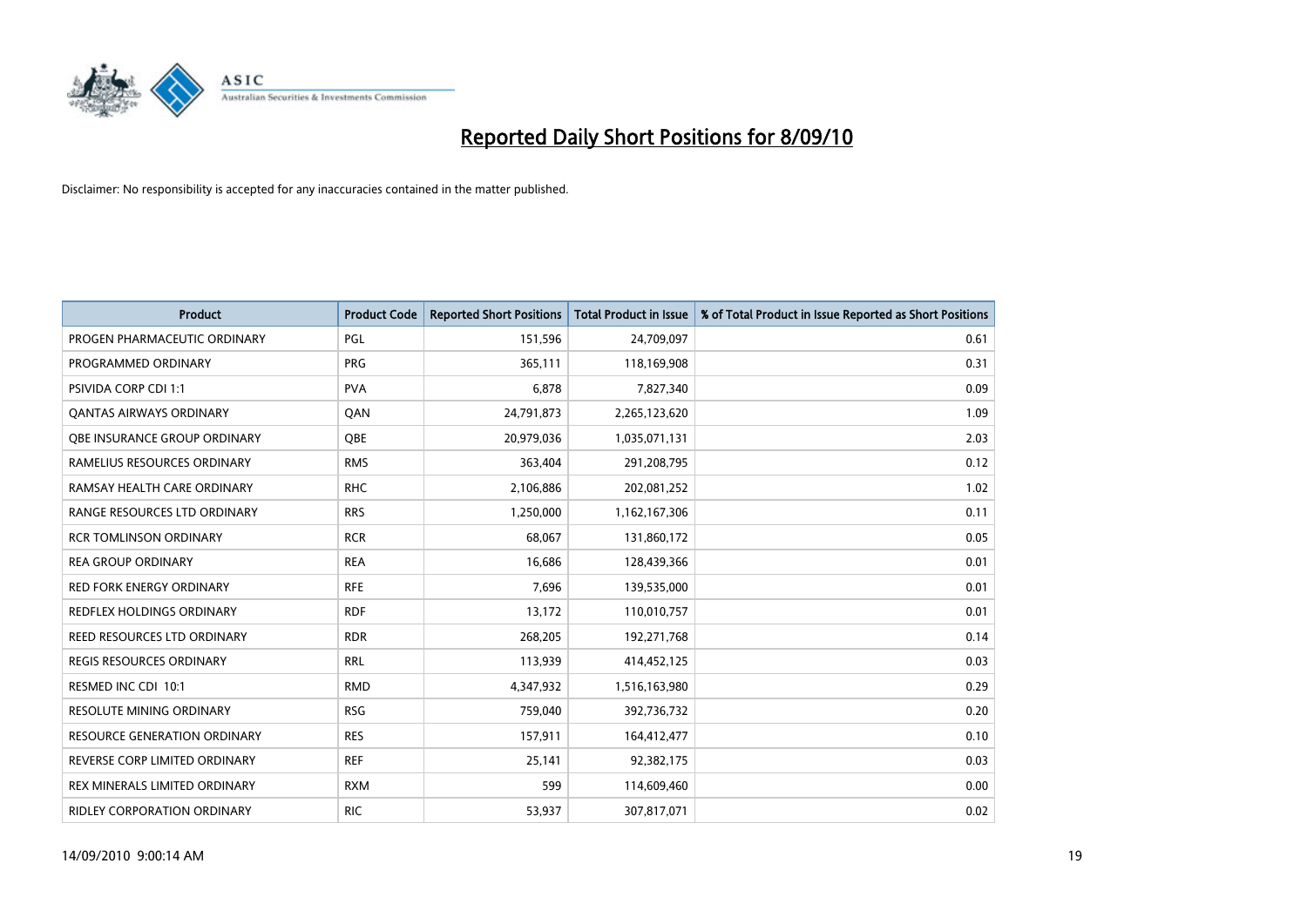

| <b>Product</b>                | <b>Product Code</b> | <b>Reported Short Positions</b> | <b>Total Product in Issue</b> | % of Total Product in Issue Reported as Short Positions |
|-------------------------------|---------------------|---------------------------------|-------------------------------|---------------------------------------------------------|
| RIO TINTO LIMITED ORDINARY    | <b>RIO</b>          | 14,966,044                      | 606,831,240                   | 2.45                                                    |
| RIVERCITY MOTORWAY STAPLED    | <b>RCY</b>          | 4,460,404                       | 957,010,115                   | 0.46                                                    |
| RIVERSDALE MINING ORDINARY    | <b>RIV</b>          | 418,696                         | 236,033,688                   | 0.16                                                    |
| ROC OIL COMPANY ORDINARY      | <b>ROC</b>          | 4,858,378                       | 713,154,560                   | 0.68                                                    |
| SAI GLOBAL LIMITED ORDINARY   | SAI                 | 149,055                         | 195,991,104                   | 0.08                                                    |
| SALMAT LIMITED ORDINARY       | <b>SLM</b>          | 84,921                          | 159,131,983                   | 0.05                                                    |
| SANDFIRE RESOURCES ORDINARY   | <b>SFR</b>          | 77,501                          | 131,534,760                   | 0.06                                                    |
| <b>SANTOS LTD ORDINARY</b>    | <b>STO</b>          | 1,913,987                       | 832,568,323                   | 0.22                                                    |
| SARACEN MINERAL ORDINARY      | SAR                 | 148,524                         | 491,818,083                   | 0.03                                                    |
| SEDGMAN LIMITED ORDINARY      | <b>SDM</b>          | 322,474                         | 205,986,681                   | 0.15                                                    |
| SEEK LIMITED ORDINARY         | <b>SEK</b>          | 4,524,519                       | 336,584,488                   | 1.33                                                    |
| SELECT HARVESTS ORDINARY      | SHV                 | 66,355                          | 47,324,081                    | 0.14                                                    |
| SENETAS CORPORATION ORDINARY  | <b>SEN</b>          | 756,999                         | 461,522,263                   | 0.16                                                    |
| SERVCORP LIMITED ORDINARY     | SRV                 | 102,201                         | 98,440,807                    | 0.10                                                    |
| SERVICE STREAM ORDINARY       | SSM                 | 344,663                         | 283,418,867                   | 0.12                                                    |
| SEVEN GROUP HOLDINGS ORDINARY | <b>SVW</b>          | 412,624                         | 305,410,281                   | 0.13                                                    |
| SIGMA PHARMACEUTICAL ORDINARY | SIP                 | 9,105,905                       | 1,178,626,572                 | 0.77                                                    |
| SILEX SYSTEMS ORDINARY        | <b>SLX</b>          | 144,897                         | 149,506,391                   | 0.08                                                    |
| SILVER LAKE RESOURCE ORDINARY | <b>SLR</b>          | 88,034                          | 178,757,838                   | 0.05                                                    |
| SIMS METAL MGMT LTD ORDINARY  | SGM                 | 2,220,103                       | 203,891,295                   | 1.08                                                    |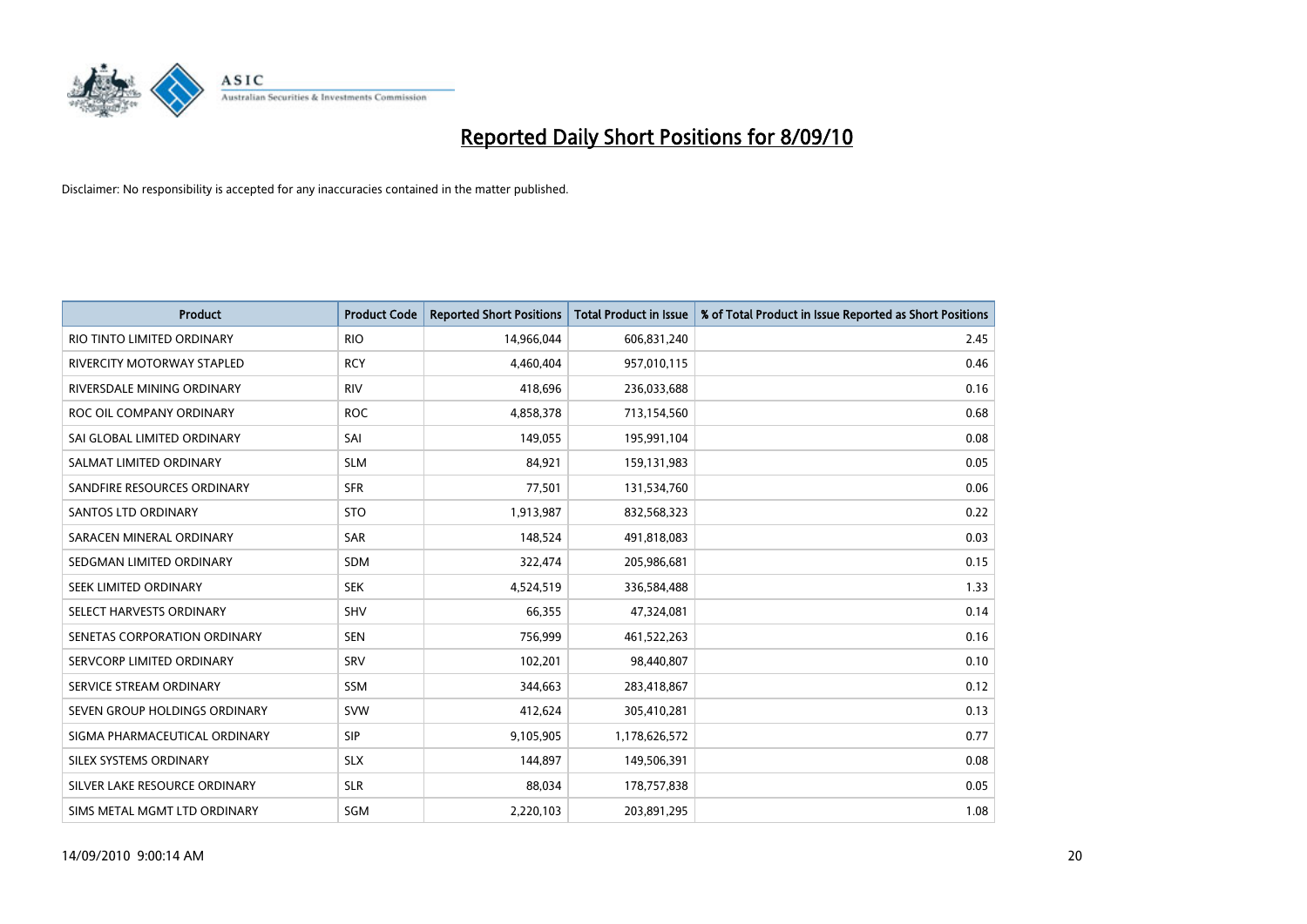

| <b>Product</b>                           | <b>Product Code</b> | <b>Reported Short Positions</b> | <b>Total Product in Issue</b> | % of Total Product in Issue Reported as Short Positions |
|------------------------------------------|---------------------|---------------------------------|-------------------------------|---------------------------------------------------------|
| SINGAPORE TELECOMM. CHESS DEPOSITARY INT | SGT                 | 3,424,718                       | 391,702,434                   | 0.86                                                    |
| SKILLED GROUP LTD ORDINARY               | <b>SKE</b>          | 87,969                          | 190,738,408                   | 0.04                                                    |
| SKY CITY ENTERTAIN, ORDINARY             | <b>SKC</b>          | 10,822,449                      | 575,114,687                   | 1.88                                                    |
| <b>SKY NETWORK ORDINARY</b>              | <b>SKT</b>          | 919,140                         | 389,139,785                   | 0.24                                                    |
| SMS MANAGEMENT, ORDINARY                 | <b>SMX</b>          | 10,979                          | 67,182,500                    | 0.02                                                    |
| SONIC HEALTHCARE ORDINARY                | <b>SHL</b>          | 2,927,983                       | 388,429,875                   | 0.77                                                    |
| SP AUSNET STAPLED SECURITIES             | SPN                 | 9,465,405                       | 2,748,353,504                 | 0.34                                                    |
| SPARK INFRASTRUCTURE STAPLED SECURITIES  | SKI                 | 1,533,154                       | 1,031,911,394                 | 0.14                                                    |
| SPDR 200 FUND ETF UNITS                  | <b>STW</b>          | 2,006                           | 57,828,081                    | 0.00                                                    |
| SPECIALTY FASHION ORDINARY               | <b>SFH</b>          | 1,353,309                       | 190,964,693                   | 0.72                                                    |
| SPOTLESS GROUP LTD ORDINARY              | <b>SPT</b>          | 946,710                         | 259,309,656                   | 0.36                                                    |
| ST BARBARA LIMITED ORDINARY              | <b>SBM</b>          | 27,986,107                      | 1,953,168,407                 | 1.43                                                    |
| STAGING CONNECTIONS ORDINARY             | <b>STG</b>          | 2,917,189                       | 783,175,134                   | 0.37                                                    |
| STH AMERICAN COR LTD ORDINARY            | SAY                 | 9,200                           | 231,832,027                   | 0.00                                                    |
| STHN CROSS MEDIA ORDINARY                | <b>SXL</b>          | 62,631                          | 378,827,750                   | 0.02                                                    |
| STOCKLAND UNITS/ORD STAPLED              | SGP                 | 13,523,874                      | 2,383,036,717                 | 0.54                                                    |
| STRAITS RESOURCES ORDINARY               | SRL                 | 5,235,623                       | 255,203,613                   | 2.05                                                    |
| STW COMMUNICATIONS ORDINARY              | SGN                 | 169,853                         | 364,310,964                   | 0.05                                                    |
| SUNCORP-METWAY, ORDINARY                 | <b>SUN</b>          | 2,588,826                       | 1,281,390,524                 | 0.17                                                    |
| SUNDANCE RESOURCES ORDINARY              | <b>SDL</b>          | 14,472,615                      | 2,709,995,932                 | 0.53                                                    |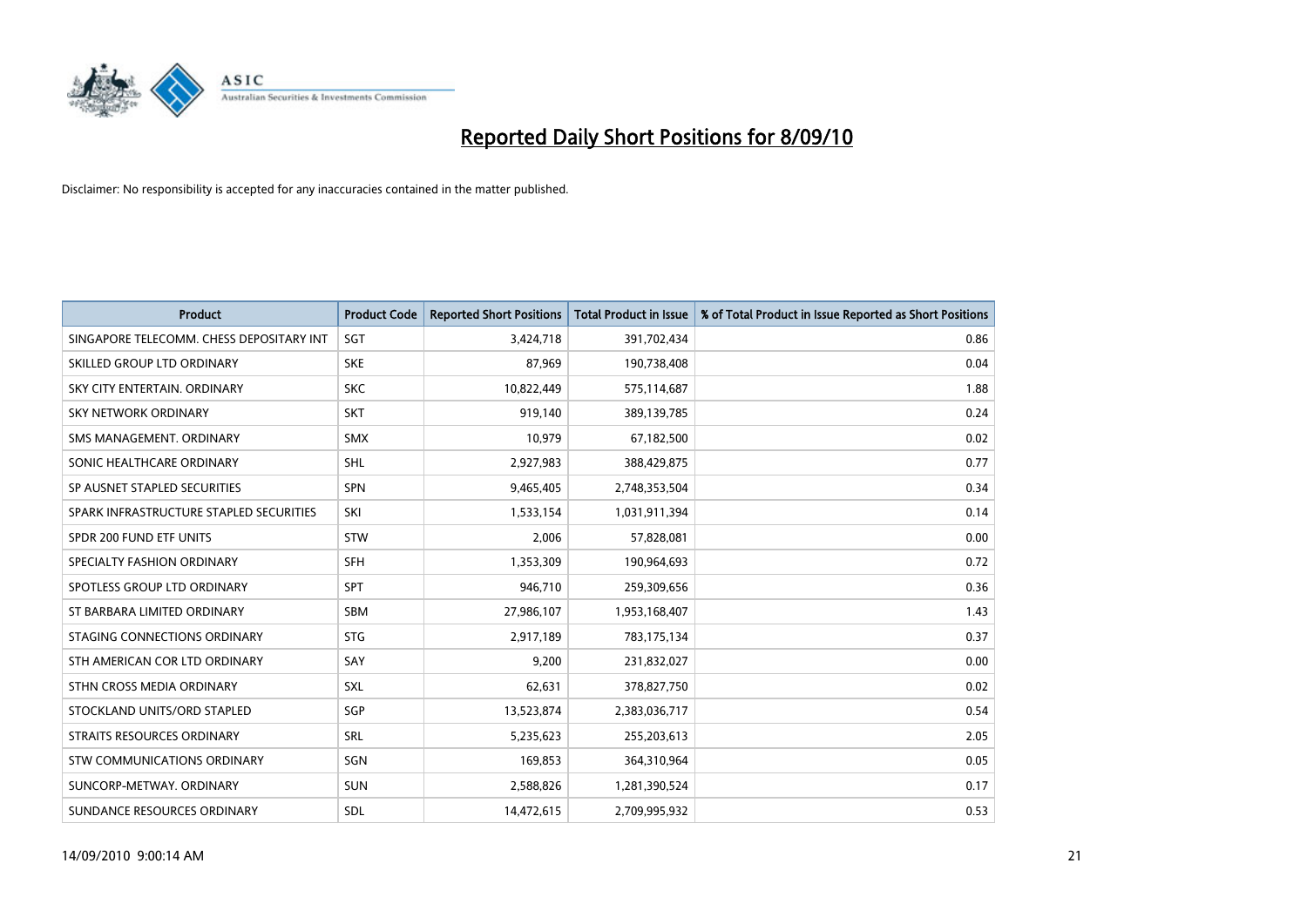

| <b>Product</b>                       | <b>Product Code</b> | <b>Reported Short Positions</b> | <b>Total Product in Issue</b> | % of Total Product in Issue Reported as Short Positions |
|--------------------------------------|---------------------|---------------------------------|-------------------------------|---------------------------------------------------------|
| SUNLAND GROUP LTD ORDINARY           | <b>SDG</b>          | 142,686                         | 251,107,692                   | 0.06                                                    |
| SUPER CHEAP AUTO GRP ORDINARY        | SUL                 | 320,123                         | 127,777,579                   | 0.25                                                    |
| SWICK MINING ORDINARY                | <b>SWK</b>          | 1,548                           | 236,724,970                   | 0.00                                                    |
| SYMEX HOLDINGS ORDINARY              | <b>SYM</b>          | 6,633                           | 125,037,628                   | 0.01                                                    |
| TABCORP HOLDINGS LTD ORDINARY        | <b>TAH</b>          | 11,586,102                      | 612,625,759                   | 1.87                                                    |
| <b>TALENT2 INTERNATION ORDINARY</b>  | <b>TWO</b>          | $\overline{7}$                  | 141,224,846                   | 0.00                                                    |
| TAP OIL LIMITED ORDINARY             | <b>TAP</b>          | 5,923                           | 156,485,921                   | 0.00                                                    |
| TASSAL GROUP LIMITED ORDINARY        | <b>TGR</b>          | 3,115,854                       | 144,197,882                   | 2.16                                                    |
| <b>TATTS GROUP LTD ORDINARY</b>      | <b>TTS</b>          | 11,794,871                      | 1,281,937,479                 | 0.92                                                    |
| <b>TECHNOLOGY ONE ORDINARY</b>       | <b>TNE</b>          | 49,622                          | 300,303,455                   | 0.02                                                    |
| TELECOM CORPORATION ORDINARY         | <b>TEL</b>          | 33,947,621                      | 1,920,703,692                 | 1.75                                                    |
| <b>TELSTRA CORPORATION, ORDINARY</b> | <b>TLS</b>          | 86,570,347                      | 12,443,074,357                | 0.69                                                    |
| TEN NETWORK HOLDINGS ORDINARY        | <b>TEN</b>          | 5,408,516                       | 1,045,236,720                 | 0.52                                                    |
| TFS CORPORATION LTD ORDINARY         | <b>TFC</b>          | 63,054                          | 227,360,909                   | 0.02                                                    |
| THE REJECT SHOP ORDINARY             | <b>TRS</b>          | 27,148                          | 26,033,570                    | 0.11                                                    |
| THOR MINING PLC CHESS DEPOSITARY     | <b>THR</b>          | 2,307                           | 245,247,701                   | 0.00                                                    |
| THORN GROUP LIMITED ORDINARY         | <b>TGA</b>          | 2,361                           | 129,459,770                   | 0.00                                                    |
| TIMBERCORP LIMITED ORDINARY          | <b>TIM</b>          | 1,171,620                       | 352,071,429                   | 0.33                                                    |
| <b>TISHMAN SPEYER UNITS</b>          | <b>TSO</b>          | 42,771                          | 338,440,904                   | 0.01                                                    |
| TNG LIMITED ORDINARY                 | <b>TNG</b>          | 4,321                           | 258,055,076                   | 0.00                                                    |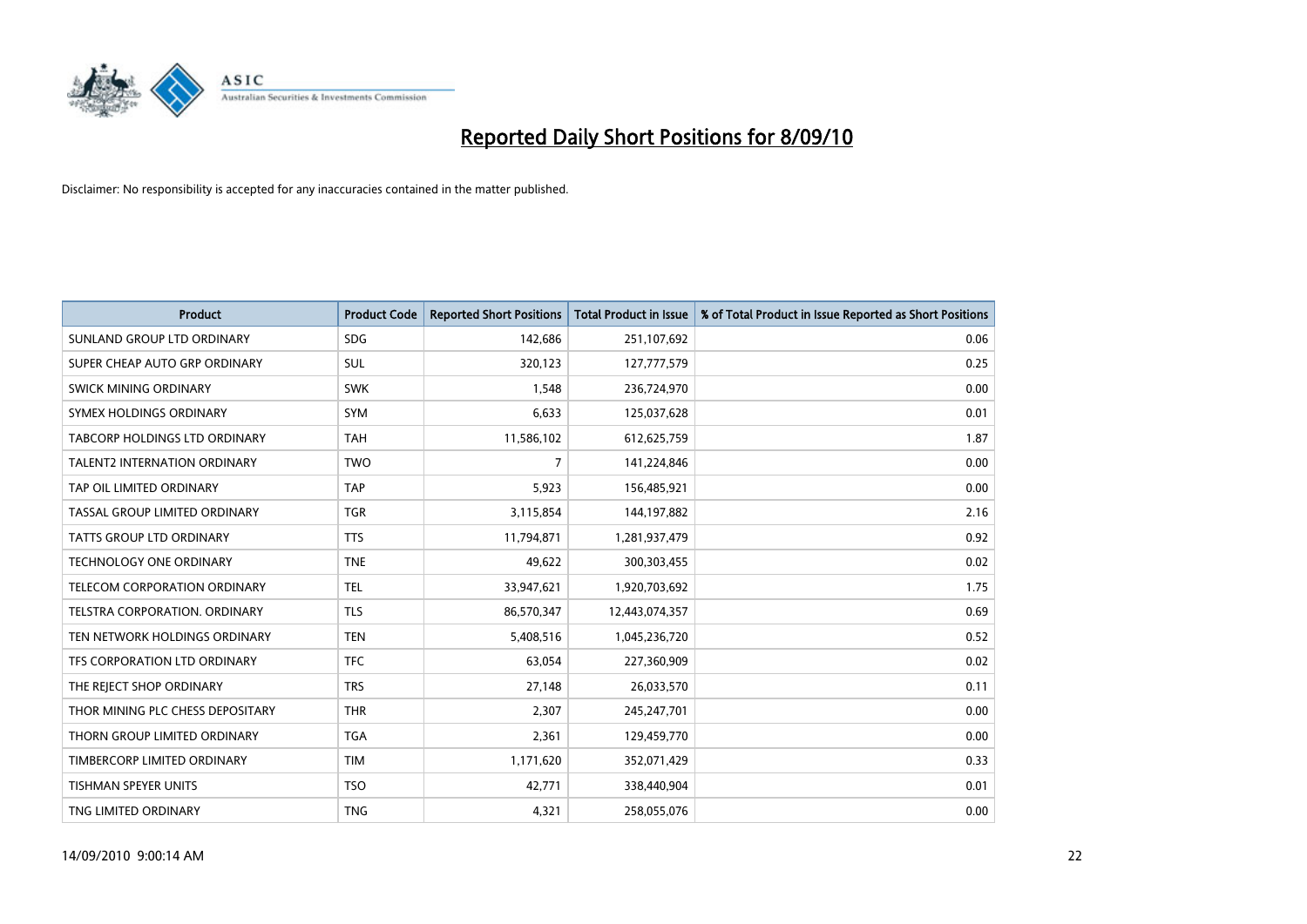

| <b>Product</b>                            | <b>Product Code</b> | <b>Reported Short Positions</b> | <b>Total Product in Issue</b> | % of Total Product in Issue Reported as Short Positions |
|-------------------------------------------|---------------------|---------------------------------|-------------------------------|---------------------------------------------------------|
| TOLL HOLDINGS LTD ORDINARY                | <b>TOL</b>          | 9,054,335                       | 702,867,609                   | 1.29                                                    |
| TORO ENERGY LIMITED ORDINARY              | <b>TOE</b>          | 35,404                          | 964,936,676                   | 0.00                                                    |
| <b>TOWER AUSTRALIA ORDINARY</b>           | <b>TAL</b>          | 1,150,088                       | 415,928,881                   | 0.27                                                    |
| TOWER LIMITED ORDINARY                    | <b>TWR</b>          | 689,519                         | 260,631,787                   | 0.26                                                    |
| TOX FREE SOLUTIONS ORDINARY               | <b>TOX</b>          | 88,316                          | 91,765,500                    | 0.09                                                    |
| TPG TELECOM LIMITED ORDINARY              | <b>TPM</b>          | 493,399                         | 767,849,104                   | 0.06                                                    |
| TRANSFIELD SERV INFR STAPLED SECURITIES   | <b>TSI</b>          | 327,601                         | 432,184,488                   | 0.08                                                    |
| TRANSFIELD SERVICES ORDINARY              | <b>TSE</b>          | 837,644                         | 414,278,904                   | 0.19                                                    |
| TRANSPACIFIC INDUST. ORDINARY             | <b>TPI</b>          | 11,777,698                      | 960,638,735                   | 1.24                                                    |
| TRANSURBAN GROUP TRIPLE STAPLED SEC.      | <b>TCL</b>          | 1,991,609                       | 1,441,290,633                 | 0.13                                                    |
| TRINITY GROUP STAPLED SECURITIES          | <b>TCQ</b>          | 3,419                           | 231,701,539                   | 0.00                                                    |
| TROY RESOURCES NL ORDINARY                | <b>TRY</b>          | 77,784                          | 87,474,323                    | 0.09                                                    |
| UGL LIMITED ORDINARY                      | UGL                 | 4,814,921                       | 165,928,705                   | 2.86                                                    |
| UXC LIMITED ORDINARY                      | <b>UXC</b>          | 664,849                         | 295,789,804                   | 0.22                                                    |
| VALAD PROPERTY GROUP STAPLED US PROHIBIT. | <b>VPG</b>          | 4,216,010                       | 2,302,129,263                 | 0.18                                                    |
| <b>VDM GROUP LIMITED ORDINARY</b>         | <b>VMG</b>          | 11,116                          | 195,613,088                   | 0.01                                                    |
| <b>VENTURE MINERALS ORDINARY</b>          | <b>VMS</b>          | 6,500                           | 168, 163, 334                 | 0.00                                                    |
| VILLAGE ROADSHOW LTD ORDINARY             | <b>VRL</b>          | 682                             | 114,217,649                   | 0.00                                                    |
| VILLAGE ROADSHOW LTD 'A' CLASS PREFERENCE | <b>VRLPA</b>        | 19,559                          | 52,235,451                    | 0.04                                                    |
| VIRGIN BLUE HOLDINGS ORDINARY             | <b>VBA</b>          | 22,716,945                      | 2,209,126,568                 | 1.02                                                    |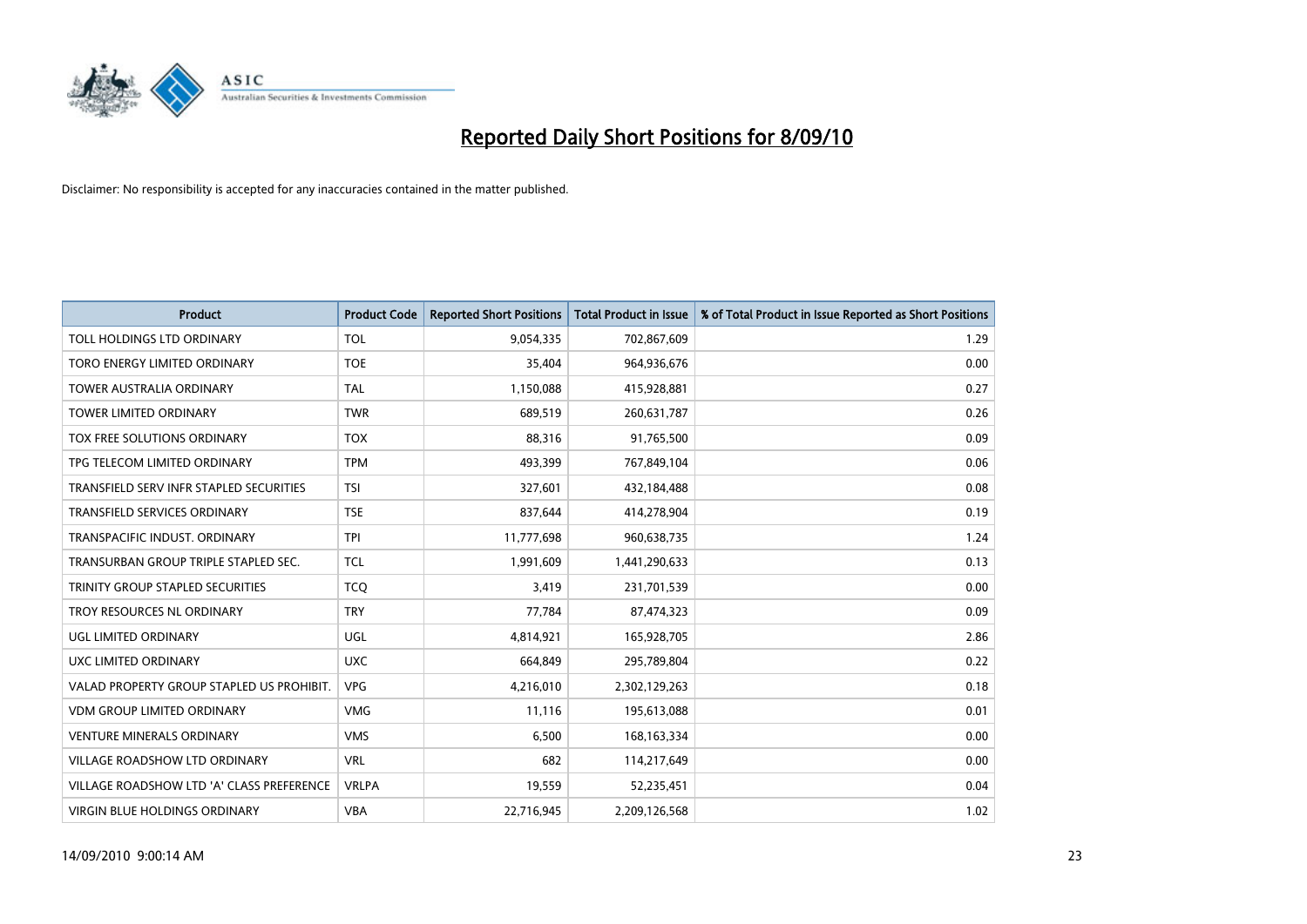

| <b>Product</b>                         | <b>Product Code</b> | <b>Reported Short Positions</b> | <b>Total Product in Issue</b> | % of Total Product in Issue Reported as Short Positions |
|----------------------------------------|---------------------|---------------------------------|-------------------------------|---------------------------------------------------------|
| <b>VISION GROUP HLDGS ORDINARY</b>     | <b>VGH</b>          | 78,000                          | 72,671,765                    | 0.11                                                    |
| <b>VITA GROUP LTD ORDINARY</b>         | <b>VTG</b>          | 75,190                          | 142,499,800                   | 0.05                                                    |
| VITERRA INC CDI 1:1                    | <b>VTA</b>          | 6,653                           | 68,629,939                    | 0.01                                                    |
| <b>WAREHOUSE GROUP ORDINARY</b>        | <b>WHS</b>          | 318,008                         | 311,195,868                   | 0.10                                                    |
| <b>WDS LIMITED ORDINARY</b>            | <b>WDS</b>          | 385,367                         | 143,107,458                   | 0.27                                                    |
| WEBJET LIMITED ORDINARY                | <b>WEB</b>          | 88,372                          | 76,961,278                    | 0.12                                                    |
| WESFARMERS LIMITED ORDINARY            | <b>WES</b>          | 23,845,205                      | 1,005,171,932                 | 2.33                                                    |
| WESFARMERS LIMITED PARTIALLY PROTECTED | <b>WESN</b>         | 2,315,476                       | 151,900,230                   | 1.52                                                    |
| WEST AUSTRALIAN NEWS ORDINARY          | <b>WAN</b>          | 6,675,036                       | 216,011,546                   | 3.09                                                    |
| WESTERN AREAS NL ORDINARY              | <b>WSA</b>          | 5,722,539                       | 179,735,899                   | 3.19                                                    |
| WESTERN DESERT RES. ORDINARY           | <b>WDR</b>          | 948                             | 134,511,656                   | 0.00                                                    |
| WESTFIELD GROUP ORD/UNIT STAPLED SEC   | <b>WDC</b>          | 7,086,359                       | 2,307,773,663                 | 0.28                                                    |
| <b>WESTPAC BANKING CORP ORDINARY</b>   | <b>WBC</b>          | 22,672,726                      | 2,989,167,615                 | 0.71                                                    |
| WHITE ENERGY COMPANY ORDINARY          | <b>WEC</b>          | 7,447,253                       | 284,222,354                   | 2.62                                                    |
| <b>WHITEHAVEN COAL ORDINARY</b>        | <b>WHC</b>          | 1,419,657                       | 493,650,070                   | 0.29                                                    |
| WHK GROUP LIMITED ORDINARY             | <b>WHG</b>          | 60,105                          | 264,254,166                   | 0.02                                                    |
| WIDE BAY AUST LTD ORDINARY             | <b>WBB</b>          | 27                              | 32,001,199                    | 0.00                                                    |
| WINDIMURRA VANADIUM ORDINARY           | <b>WVL</b>          | 163,685                         | 154,278,674                   | 0.11                                                    |
| WOODSIDE PETROLEUM ORDINARY            | <b>WPL</b>          | 1,829,144                       | 780,136,909                   | 0.22                                                    |
| WOOLWORTHS LIMITED ORDINARY            | <b>WOW</b>          | 3,726,519                       | 1,232,197,508                 | 0.26                                                    |